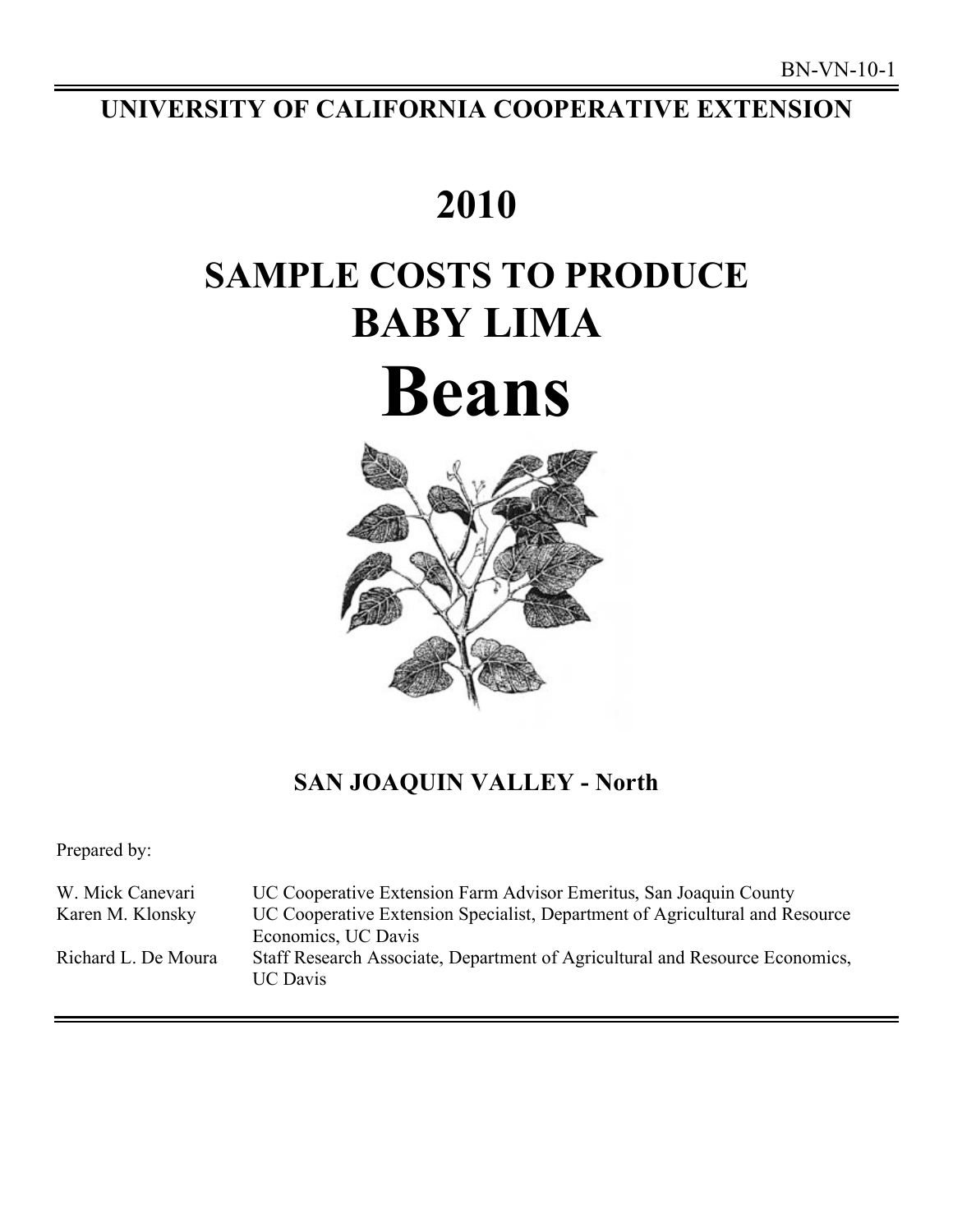## **UNIVERSITY OF CALIFORNIA COOPERATIVE EXTENSION**

## **SAMPLE COSTS TO PRODUCE BABY LIMA BEANS San Joaquin Valley - North 2010**

## **STUDY CONTENTS**

| Table 5. WHOLE FARM ANNUAL EQUIPMENT, INVESTMENT and OVERHEAD COSTS 13 |  |
|------------------------------------------------------------------------|--|
|                                                                        |  |
|                                                                        |  |

## **INTRODUCTION**

 Sample costs to produce baby lima beans in the northern San Joaquin Valley are shown in this study. The study is intended as a guide only, and can be used to make production decisions, determine potential returns, prepare budgets and evaluate production loans. The practices described are based on production operations considered typical for this crop and region, but will not apply to every farm. Sample costs for labor, materials, equipment and custom services are based on current figures. "Your Costs" columns in Tables 1 and 2 are provided for entering your farm costs.

 The hypothetical farm operations, production practices, overhead, and calculations are described under the assumptions. For additional information or an explanation of the calculations used in the study call the Department of Agricultural and Resource Economics, University of California, Davis, California, (530) 752- 3589 or the local UC Cooperative Extension office.

 Current and archived Sample Cost of Production Studies for many commodities can be downloaded at http://coststudies.ucdavis.edu, requested through the Department of Agricultural and Resource Economics, UC Davis, (530) 752-6887 or obtained from the local county UC Cooperative Extension offices.

The University of California does not discriminate in any of its policies, procedures or practices. The university is an affirmative action/equal opportunity employer.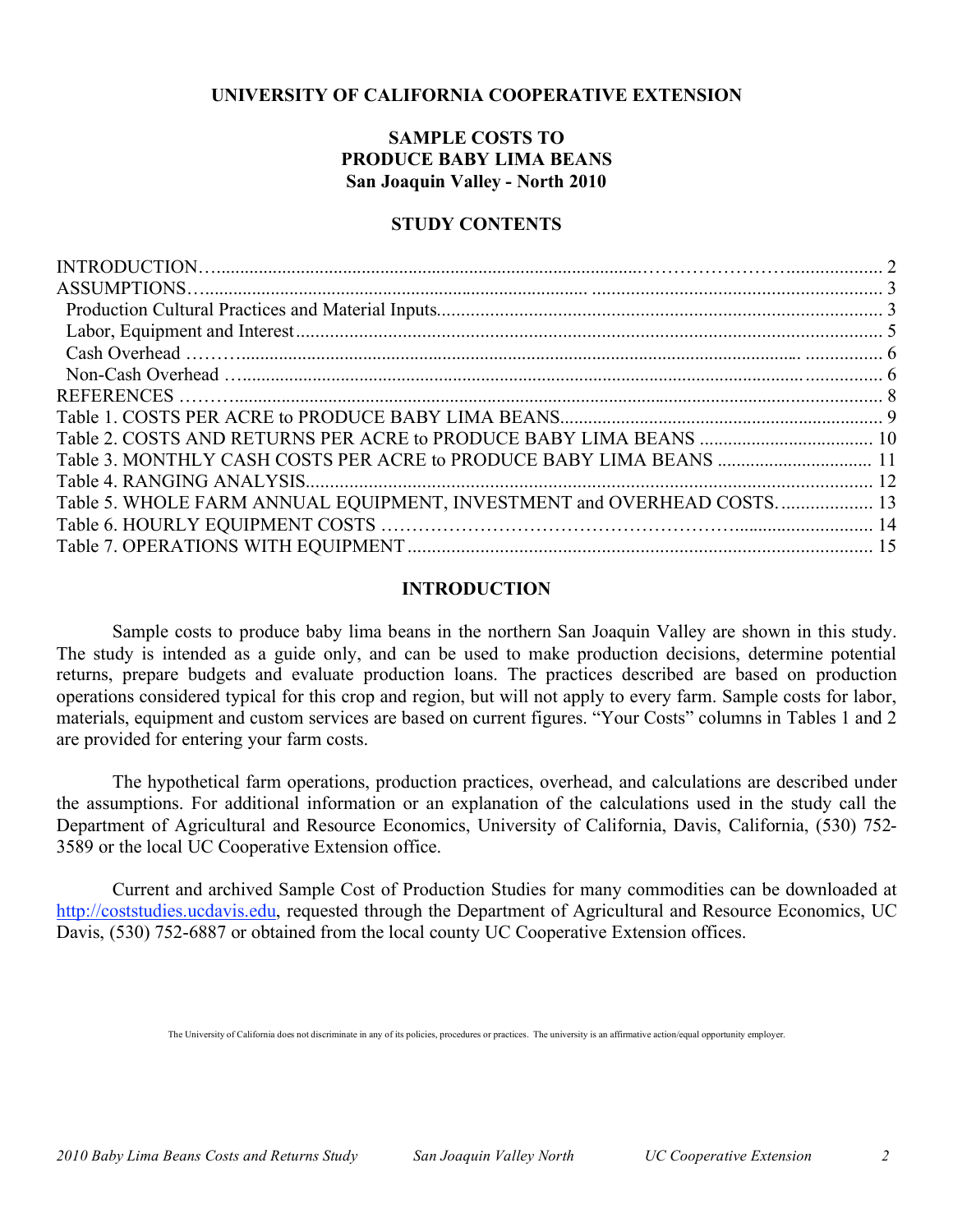## **ASSUMPTIONS**

 The assumptions refer to Tables 1 through 7 and pertain to sample costs to produce baby lima beans in the northern San Joaquin Valley. The cultural practices described and materials used are considered typical for a well-managed bean field in the region. The costs, materials, and practices will not apply to all situations every production year. Cultural practices vary among growers within the region and can be significant. The study is intended as a guide only. **The use of trade names and cultural practices in this report does not constitute an endorsement or recommendation by the University of California nor is any criticism implied by omission of other similar products or cultural practices.** 

 **Farm**. This report is based on a 1,200 non-contiguous acre field and row crop farm on which 200 acres of rented land are producing baby lima beans; 1,000 acres of rented and grower owned land are planted to alfalfa hay, field corn, tomatoes, and wheat. The grower maintains an equipment yard and shop on a portion of the owned land.

## **Production Cultural Practices and Material Inputs**

 **Land Preparation**. Primary tillage, which includes subsoiling, discing, land leveling (laser and triplane), and listing beds is done from October through April. The land is subsoiled in two directions to open the soil structure and breakup any hardpan. The field is then disced three times to create an adequate seedbed, and leveled in two passes with a triplane. Although the fields are basically level, the fields are laser leveled once every four years and one-fourth of the cost is charged to the current bean crop. The beds are listed and preplant fertilizer applied by a custom operator/fertilizer company in a single operation. Herbicides are applied and the field is preirrigated prior to planting.

 **Plant**. Several varieties of bush and vine baby limas are available for planting, but no specific variety is included in this study. Baby lima beans are planted from May to early June (June in this study) using a six-row bean planter. The seeds at 70 pounds per acre are planted two to four inches deep into moist soil on 30-inch beds and will emerge in seven to ten days depending on soil temperature. Planting costs include the seed, tractor driver and one attendant on the planter.

**Irrigation**. Irrigation includes the water costs and irrigation labor. Water at \$40 per acre foot (\$3.33) per acre inch) is assumed to be a typical cost. Water costs in the region range from \$5 to \$75 per acre-foot. Most growers use surface water and the cost will vary by water district. The beans are furrow irrigated with one pre-irrigation and four regular season irrigations from late June/early July to September. A total of 30 acre- inches of water, which includes the preplant irrigation, is applied. Ditches are made for the preirrigation, and then closed prior to planting. Ditches are made again after the cultivation and closed prior to harvest. Water is delivered from the ditches to the furrows by siphon pipes.

 **Fertilization**. Nitrogen (N) recommendations range from 80 to 120 units per acre. All or part of the nitrogen requirement (as UN32, aqua ammonia, or anhydrous ammonia) is banded during listing using two shanks, 6-inches to each side of the seed row. Also during bed listing along with the nitrogen, 4-10-10 starter fertilizer at 209 pounds per acre (20 gallons) plus two quarts of zinc is banded two-inches below and two-inches to the side of the seed row. Additional nitrogen can be sidedressed once the beans have reached the three to four leaf stage. Although not included in the study, soil amendments with gypsum or sulfur products are a routine practice and may be necessary every three to four years.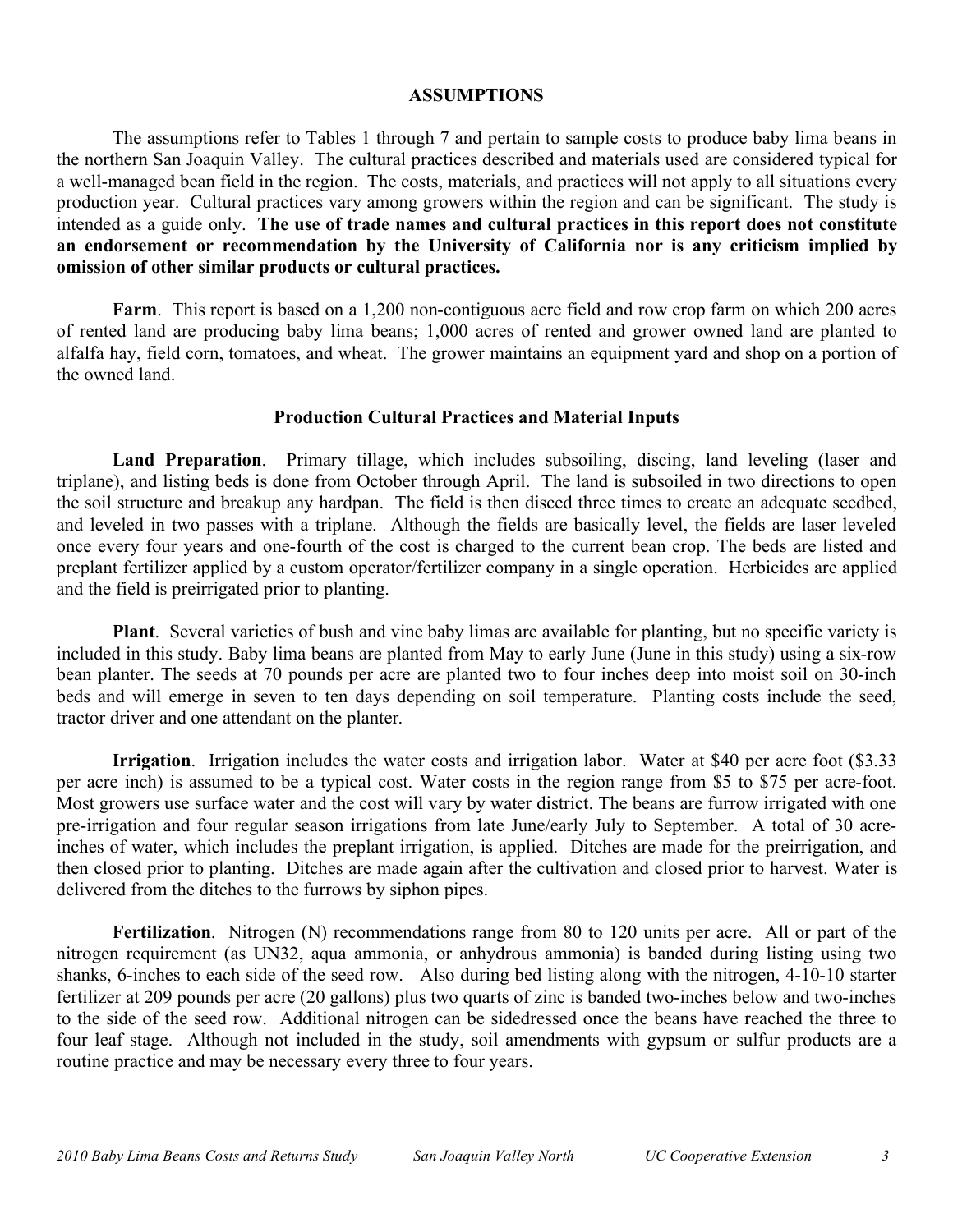**Pest Management.** The pesticides and rates mentioned in this cost study are listed in *UC Integrated*  Pest Management Guidelines, Beans. For more information on other pesticides available, pest identification, monitoring, and management visit the above UC IPM website at www.ipm.ucdavis.edu. For information and pesticide use permits, contact the local county agricultural commissioner's office. **Pesticides mentioned in this study are used to calculate rates and costs. Although the pesticides mentioned are commonly used by growers, other pesticides are available. Check with your Farm Advisor, PCA and/or the UC IPM website**  for current recommendations. Spray adjuvants are an additional cost and may be necessary for use with many pesticides for effective control. They are assumed to be included in the pesticide cost in this study. Pesticide costs vary by location, brand, and grower volume. Pesticide costs in this study are taken from a single dealer and shown as full retail.

Pest Control Adviser (PCA). Written recommendations are required for commercially applied pesticides and are written by licensed pest control advisers. In addition the PCA will monitor the field for other problems including pests, diseases, and nutritional status. Growers may hire private consultants or receive the service as part of an agreement with an agricultural chemical and fertilizer company. Separate costs for a PCA are not included in this study.

 *Weeds*. Herbicides -- Dual Magnum and Treflan -- are applied preplant to the listed beds and furrows, then mixed in the soil with a rolling cultivator – the first pass applies and incorporates the herbicides (spray boom and cultivator attached to tractor); the second pass is for further incorporation. The beans are cultivated twice either in June and/or early July prior to row closure. Once the ditches are made, all turning is done inside the field.

*Insects. turkestani*) and pacific spider (*Tetranychus pacificus*) mites, lygus bugs (*Lygus hesperus, Lygus elisus*), black bean and cow pea aphid (*Aphis fabae, Aphis craccivora)*. Comite miticide for mite control is applied in June/July after cultivation. Lygus bugs are controlled with an air application of an OP (organophosphate) insecticide (e.g. Dimethoate), during August bloom, and a pyrethroid insecticide (e.g. Warrior) later during pod fill. The Dimethoate application also controls aphid. Additional lygus control may be needed until pod maturity. Worm control may be needed in some years for corn earworms and armyworms to prevent bean seed damage in the pod. The ground (Comite) and air (Dimethoate/ Warrior) applications are done by a custom *Insects.* The major insect pests are twospotted (*Tetranychus urticae*), strawberry (*Tetranychus*  operator.

 *Diseases.* Seedling diseases are caused by rhizoctonia (*Rhizoctonia solani*) and pythium (*Pythium* spp.) root rot, and are prevented using seed treatments and good cultural practices. The fungicide seed protectants are applied to the seed by the bean warehouse and the cost is included in the seed price.

 **Harvest**. The beans are cut and threshed by a custom operator during September/October. At maturity six rows per pass are cut at ground level with a set of tractor-mounted knives. One to two days later, depending on bean moisture, the cut beans are raked into windrows consisting of six to eight rows. Lima beans are harvested using bean threshers equipped with two or three slow-turning cylinders. Beans are ready for harvest when they reach 12% moisture. Cutting and windrowing costs \$38 per acre. Threshing/harvesting costs \$2.50 per hundredweight (cwt) based on field/dirt weight plus \$0.70 cwt for hauling. Other postharvest bean costs include warehouse charges of \$3.00 per cwt for cleaning, storage and insurance.

 **Yields**. The crop yield used in this study is 27 cwt field/dirt weight or 25 cwt per acre of cleaned beans at 12% moisture. A typical cleanout rate for field run beans is 5-10%.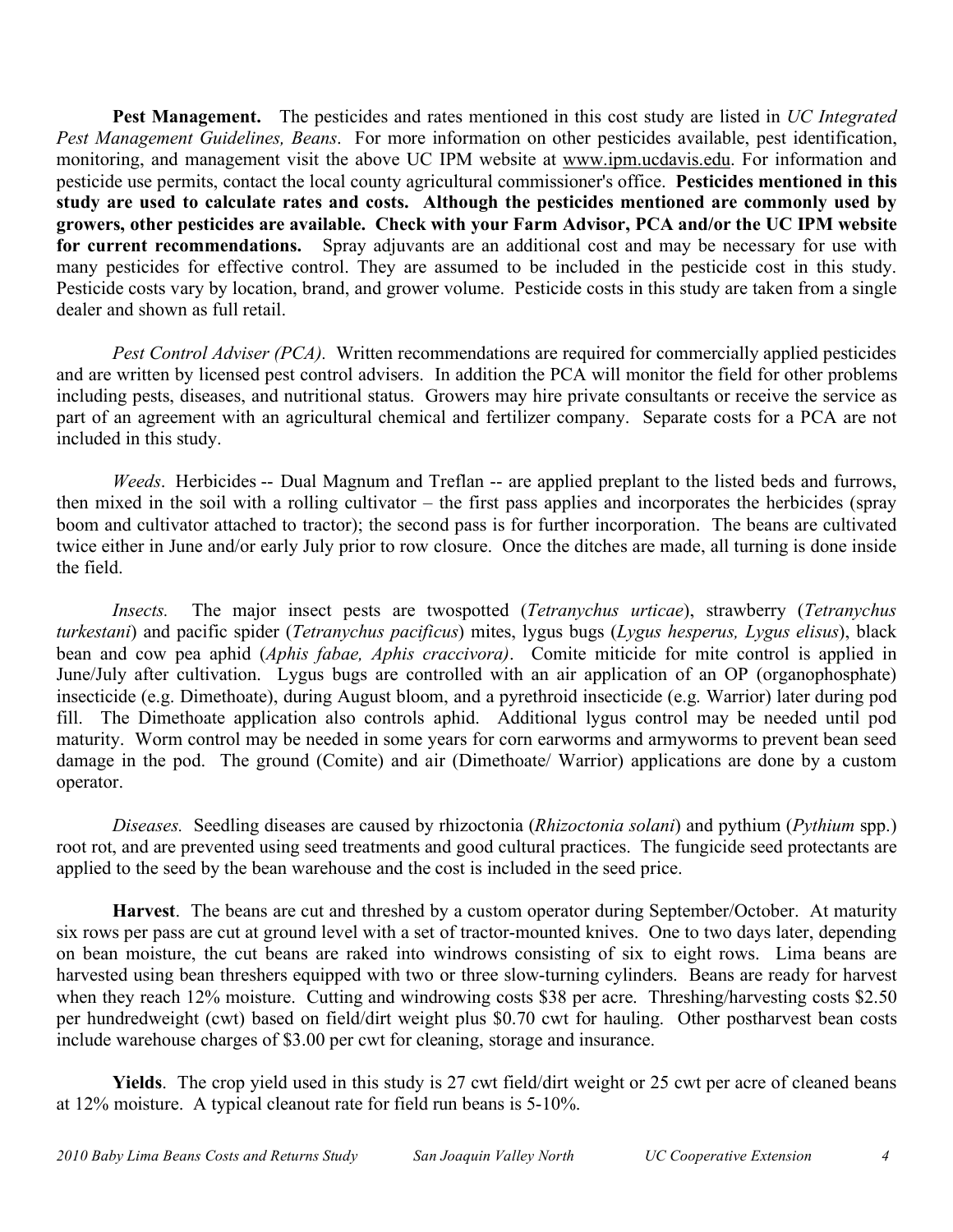**Returns**. Based on the 2008 and 2009 Bean Market Reports a price of \$50 per cwt is used to calculate income. Prices for baby lima beans during this period ranged from \$40 to \$61 per cwt. The prices are used to show a range of returns over a range of yield in The Ranging Analysis Table.

 **Assessments.** The California Dry Bean Board (CDBB) assesses \$0.175 per hundredweight (cwt) to all bean varieties (general assessment). Additional assessments are made by varietal councils formed for specific research on that variety. The baby lima council assesses \$0.04 per cwt. The CDBB promotes marketing and research in dry beans.

**Pickup/ATV.** Costs for a 3/4-ton pickup and ATV are included in the study. The pickup and ATV may be used by the irrigator, field foreman and/or the grower. The pickup travels 9,000 miles per year (1,500 miles for the beans) and the ATV 3,000 miles per year (500 miles for the beans). The miles are not based on any actual data, but the assumptions are used to calculate a vehicle cost for this study.

## **Labor, Equipment and Interest**

Labor. Labor rates of \$14.39 per hour for machine operators and \$11.65 for general labor includes payroll overhead of 37%. The basic hourly wages are \$10.50 for machine operators and \$8.50 for general labor. The overhead includes the employers' share of federal and California state payroll taxes, workers' compensation insurance for field crops (code 0171), and a percentage for other possible benefits. Workers' compensation costs will vary among growers. For this study the cost is based upon the average industry final rate as of January 1, 2010 (personal email from California Department of Insurance, March 2010). Labor for operations involving machinery are 20% higher than the operation time given in Table 1 to account for the extra labor involved in equipment set up, moving, maintenance, work breaks, and field repair.

 Wages for management are not included as a cash cost. Any return above total costs is considered a return to management and risk. However, growers wanting to account for management may wish to add a fee. The manager makes all production decisions including cultural practices, action to be taken on pest management recommendations, and labor.

Equipment Operating Costs. Repair costs are based on purchase price, annual hours of use, total hours of life, and repair coefficients formulated by American Society of Agricultural Engineers (ASAE). Fuel and lubrication costs are also determined by ASAE equations based on maximum Power Take Off (PTO) horsepower, and fuel type. Prices for on-farm delivery of diesel and gasoline are \$2.04 and \$2.67 per gallon, respectively. The cost includes a 2.5% local sales tax on diesel fuel and 7.5% sales tax on gasoline. Gasoline also includes federal and state excise tax, which are refundable for on-farm use when filing your income tax. The fuel, lube, and repair cost per acre for each operation in Table 1 is determined by multiplying the total hourly operating cost in Table 6 for each piece of equipment used for the selected operation by the hours per acre. Tractor time is 10% higher than implement time for a given operation to account for setup, travel and down time. Fuel prices have fluctuated considerably and may be higher or lower on any given day.

Interest on Operating Capital. Interest on operating capital is based on cash operating costs and is calculated monthly until harvest at a nominal rate of 5.75% per year. A nominal interest rate is the typical market cost of borrowed funds. The interest cost of post harvest operations is discounted back to the last harvest month using a negative interest charge. The interest rate will vary depending upon various factors. The rate in this study is considered a typical lending rate by a farm lending agency as of January 2010.

 **Risk.** Production risks should not be minimized. While this study makes every effort to model a production system based on typical, real world practices, it cannot fully represent financial, agronomic and market risks, which affect the profitability and economic viability of bean production.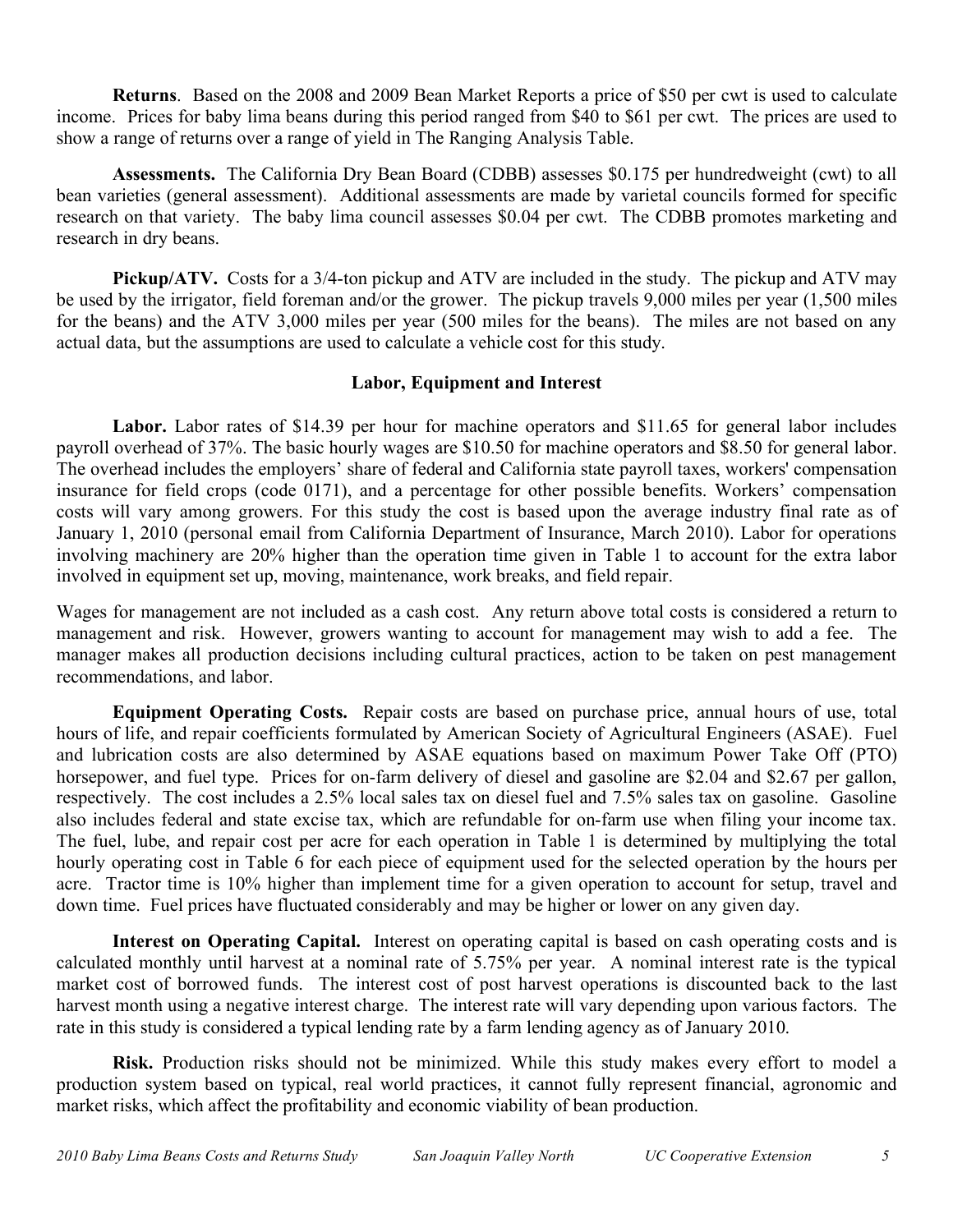## **Cash Overhead**

 Cash overhead consists of various cash expenses paid out during the year that are assigned to the whole farm and not to a particular operation.

**Property Taxes.** Counties charge a base property tax rate of 1% on the assessed value of the property. In some counties special assessment districts exist and charge additional taxes on property including equipment, buildings, and improvements. For this study, county taxes are calculated as 1% of the average value of the property. Average value equals new cost plus salvage value divided by 2 on a per acre basis.

 **Insurance.** Insurance for farm investments varies depending on the assets included and the amount of coverage. Property insurance provides coverage for property loss and is charged at 0.767% of the average value of the assets over their useful life. Liability insurance covers accidents on the farm and costs \$1,405 for the entire farm.

 **Crop Insurance**. The grower, to protect the farm from crop losses, purchases crop insurance. Several levels of coverage are available, but the premium as calculated by a crop insurance agency for baby lima beans at the 75% level costs the San Joaquin County grower \$56.47 per acre. The premium cost includes the base premium less the subsidized premium amount.

 **Office Expense.** Office and business expenses are estimated at \$50 per acre. These expenses include office supplies, telephones, bookkeeping, accounting, legal fees, shop and office utilities, and miscellaneous administrative charges. The cost is a general estimate and not based on any actual data.

 **Land Rent**. The 200 acres are rented for cash at \$200 per acre. The rented land includes the irrigation system that is maintained by the landlord. Cash rents on the county's Westside range from \$150 to \$200 per acre (2009 Trends & Leases) depending on crop, location and soil type.

**Investment Repairs.** Annual maintenance is calculated as two percent of the purchase price.

## **Non-Cash Overhead**

Non-Cash overhead is calculated as the capital recovery cost for equipment and other farm investments.

 **Capital Recovery Costs.** Capital recovery cost is the annual depreciation and interest costs for a capital investment. It is the amount of money required each year to recover the difference between the purchase price and salvage value (unrecovered capital). It is equivalent to the annual payment on a loan for the investment with the down payment equal to the discounted salvage value. This is a more complex method of calculating ownership costs than straight-line depreciation and opportunity costs, but more accurately represents the annual costs of ownership because it takes the time value of money into account (Boehlje and Eidman). The formula for the calculation of the annual capital recovery costs is ((Purchase Price – Salvage Value) x Capital Recovery Factor) + (Salvage Value x Interest Rate).

 *Salvage Value.* Salvage value is an estimate of the remaining value of an investment at the end of its useful life. For farm machinery (tractors and implements) the remaining value is a percentage of the new cost of the investment (Boehlje and Eidman). The percent remaining value is calculated from equations developed by the American Society of Agricultural Engineers (ASAE) based on equipment type and years of life. The life in years is estimated by dividing the wear out life, as given by ASAE by the annual hours of use in this operation. For other investments including irrigation systems, buildings, and miscellaneous equipment, the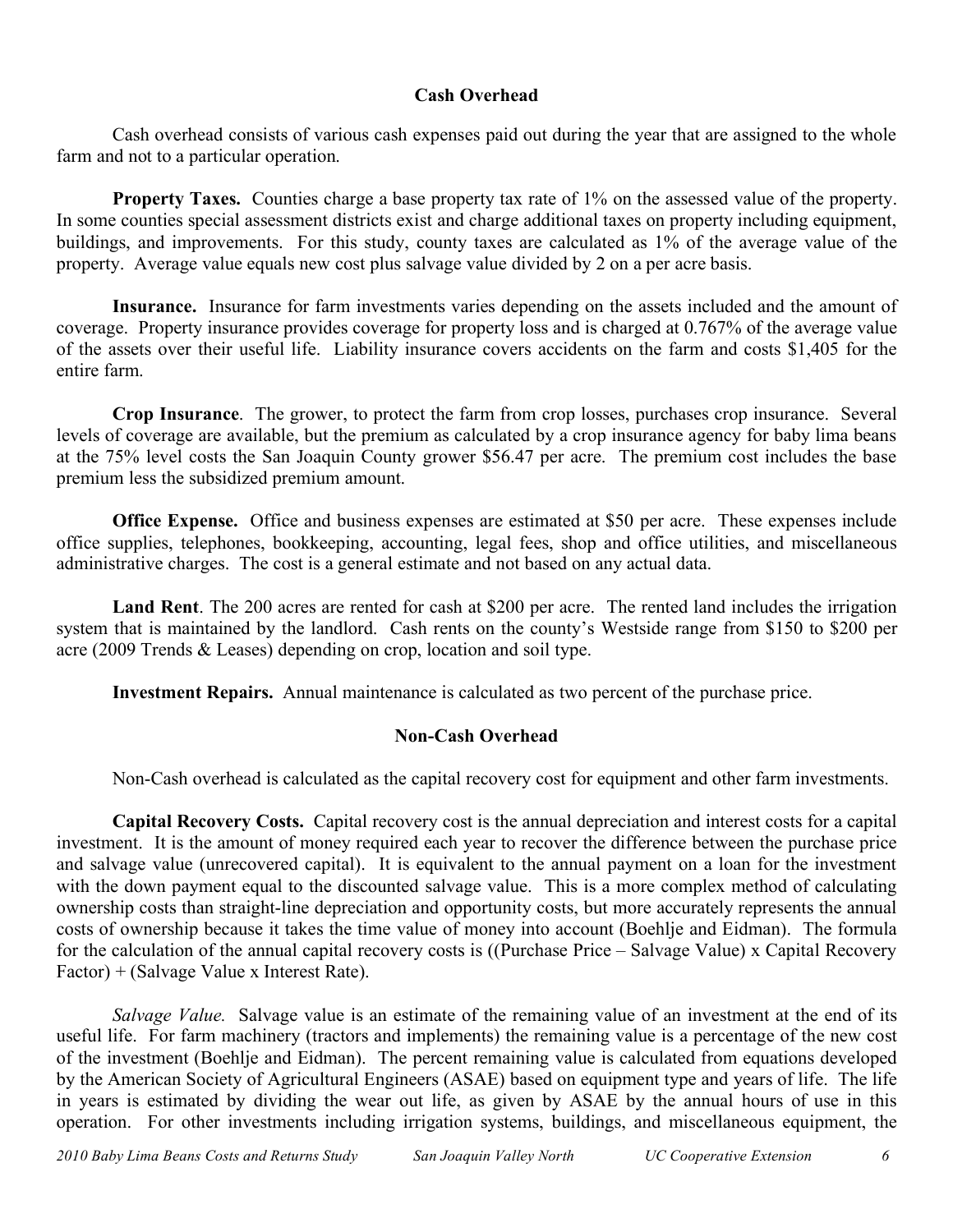value at the end of its useful life is zero. The salvage value for land is the purchase price because land does not depreciate. The purchase price and salvage value for equipment and investments are shown in the tables.

*Capital Recovery Factor.* Capital recovery factor is the amortization factor or annual payment whose present value at compound interest is 1. The amortization factor is a table value that corresponds to the interest rate used and the life of the machine.

 *Interest Rate.* The interest rate of 4.75% used to calculate capital recovery cost is the suggested basic rate by a farm lending agency as of January 2010. The rate will vary depending upon loan amount and other lending agency conditions.

**Buildings.** The metal building(s) are constructed on a cement slab totaling 2,400 square feet and are used for shop and/or storage.

 **Tools.** This includes shop tools, hand tools, and miscellaneous field tools. The tools are an estimated value and not taken from any specific data.

**Siphon Tubes.** It is assumed the grower owns 720, 2-inch siphon tubes for use on the ranch.

 **Fuel Tanks.** Two 300-gallon fuel tanks using gravity feed are on metal stands. The tanks are setup in a cement containment pad that meets federal, state, and county regulations.

Land Values. Being the beans are planted on rented land, land values are not shown in this study. Cropland owned by the grower in the northern San Joaquin Valley (San Joaquin County's Westside) ranges in value from \$8,000 to \$12,000 per acre (2009 Trends & Leases).

 **Equipment.** Farm equipment is purchased new or used, but the study shows the current purchase price for new equipment. The new purchase price is adjusted to 60% to indicate a mix of new and used equipment. Annual ownership costs for equipment and other investments are shown in the Whole Farm Annual Equipment, Investment, and Business Overhead Costs table. Equipment costs are composed of three parts: non-cash overhead, cash overhead, and operating costs. Both of the overhead factors have been discussed in previous sections. The operating costs consist of repairs, fuel, and lubrication and are discussed under operating costs.

**Table Values.** Due to rounding, the totals may be slightly different from the sum of the components.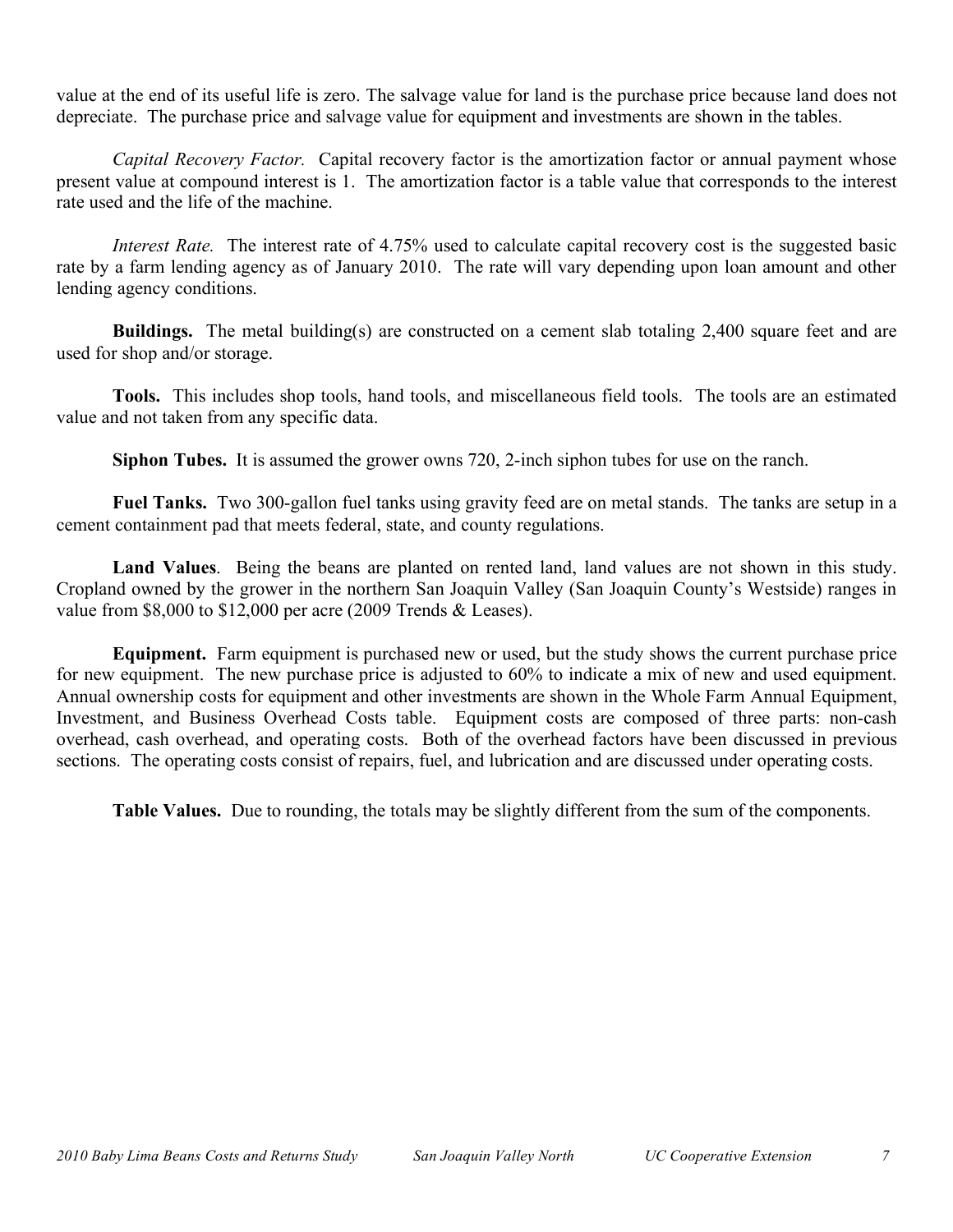### **REFERENCES**

- American Society of Agricultural Engineers. 1994. *American Society of Agricultural Engineers Standards Yearbook*. Russell H. Hahn and Evelyn E. Rosentreter (ed.) St. Joseph, Missouri. 41st edition.
- Boehlje, Michael D., and Vernon R. Eidman. 1984. *Farm Management*. John Wiley and Sons. New York, New York
- California Chapter of the American Society of Farm Managers and Rural Appraisers. 2009. *Trends in Agricultural Land & Lease Values*. Region Three. California Chapter of The American Society of Farm Managers and Rural Appraisers. Woodbridge, CA
- California State Board of Equalization. *Fuel Tax Division Tax Rates.* Internet accessed January 2010. http://www.boe.ca.gov/sptaxprog/spftdrates.htm http://www.boe.ca.gov/sptaxprog/spftdrates.htm Canevari, W Mick, Karen M. Klonsky, and Richard L. De Moura. 2004. *Sample Costs to Produce Baby Lima*
- *Beans, San Joaquin Valley*. UC Cooperative Extension, Davis, CA.
- Energy Information Administration. 2009. *Weekly Retail on Highway Gasoline and Diesel Prices.* Internet accessed January 2010. http://tonto.eix.doe.gov/oog/info/wohdp
- Smith, Jerry D., W. H. Isom, H. Agamalian, W. Bendixen, V. Burton, M. Canevari, M. Murray, and M. Vilchez. 1989. *Common Dry Bean Production In California*. Cooperative Extension. University of California. Division of Agriculture and Natural Resources. Oakland, California. Publication 21468.
- University of California Statewide IPM Project. 2008. *UC Pest Management Guidelines, Dry Beans*. University of California, Davis CA. http://www.ipm.ucdavis.edu
- USDA Livestock and Seed Division, Market News Branch. 2008, 2009. *Bean Market News.* (CA Summary) www.ams.usda.gov/LSMarketNews

 For information concerning University of California publications contact UC DANR Communications Services (1-800-994- 8849), online at http://anrcatalog.ucdavis.edu or your local county Cooperative Extension office.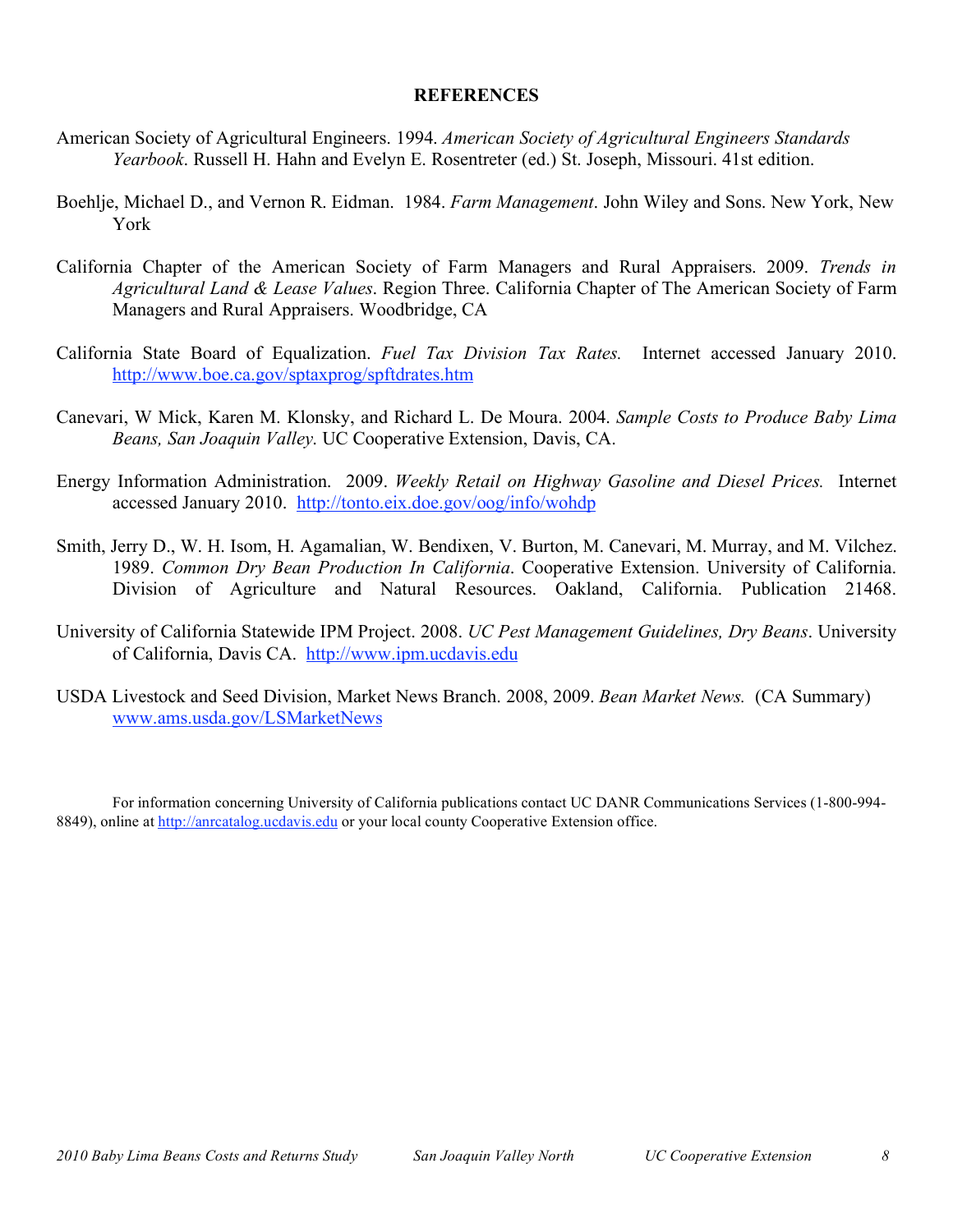## **Table 1. COSTS PER ACRE TO PRODUCE BABY LIMA BEANS**  UC COOPERATIVE EXTENSION

| SAN JOAQUIN VALLEY – North 2010 |  |  |
|---------------------------------|--|--|
|---------------------------------|--|--|

| Fuel, Lube<br>Material<br>Time<br>Labor<br>Custom/<br>Total<br>Your<br>(Hrs/A)<br>Cost<br>& Repairs<br>Cost<br>Rent<br>Cost<br>Cost<br>Operation<br>Cultural:<br>Land Prep: Subsoil 1X<br>0.40<br>$\tau$<br>17<br>$\boldsymbol{0}$<br>$\boldsymbol{0}$<br>24<br>$\tau$<br>18<br>Land Prep: Disc 3X<br>0.41<br>$\boldsymbol{0}$<br>$\boldsymbol{0}$<br>25<br>Land Prep: Landplane 2X<br>0.24<br>$\overline{4}$<br>$\boldsymbol{0}$<br>8<br>$\overline{4}$<br>$\boldsymbol{0}$<br>Land Prep: Laser Level 1X/4Yr<br>0.00<br>$\boldsymbol{0}$<br>$\boldsymbol{0}$<br>$\boldsymbol{0}$<br>38<br>38<br>Land Prep: List Beds<br>0.00<br>$\boldsymbol{0}$<br>$\boldsymbol{0}$<br>$\boldsymbol{0}$<br>20<br>20<br><b>Fertilize:</b> at bed listing (Aqua, $4-10-10+Zn$ )<br>$\boldsymbol{0}$<br>$\boldsymbol{0}$<br>$\boldsymbol{0}$<br>91<br>0.00<br>91<br>Irrigate: Pull Ditch 2X<br>0.10<br>$\overline{2}$<br>$\boldsymbol{0}$<br>$\overline{4}$<br>0<br>6<br>5<br>0.50<br>$\boldsymbol{0}$<br>20<br>25<br>Irrigate: Pre-irrigation<br>0<br>$\overline{c}$<br>3<br>Irrigate: Close Ditch 2X<br>0.10<br>1<br>$\boldsymbol{0}$<br>0<br>Weed: Apply & Incorporate Preplant Herbicide (Treflan, Dual), 1st pass<br>0.33<br>6<br>5<br>38<br>49<br>0<br>5<br>$\boldsymbol{0}$<br>Weed: Incorporate Preplant herbicide, 2nd pass<br>0.33<br>$\boldsymbol{0}$<br>6<br>11<br>$\tau$<br>5<br>Plant: Beans<br>53<br>65<br>0.25<br>0<br>9<br>Weed: Cultivate & Furrow 2X<br>0.28<br>5<br>$\overline{4}$<br>$\boldsymbol{0}$<br>$\mathbf{0}$<br>Irrigate: District Water 4X<br>2.00<br>23<br>$\boldsymbol{0}$<br>80<br>$\mathbf{0}$<br>103<br>Insect: Mites (Comite) Ground<br>0.00<br>$\boldsymbol{0}$<br>30<br>40<br>$\boldsymbol{0}$<br>10<br>Insect: Lygus, Aphid (Dimethoate) Air<br>0.00<br>$\boldsymbol{0}$<br>9<br>16<br>25<br>$\boldsymbol{0}$<br>Insect: Lygus (Warrior) Air<br>0.00<br>$\boldsymbol{0}$<br>$\boldsymbol{0}$<br>29<br>13<br>16<br>Pickup: (bean business)<br>3<br>3<br>$\boldsymbol{0}$<br>0.17<br>$\boldsymbol{0}$<br>6<br>ATV: (bean business)<br>0.17<br>3<br>$\boldsymbol{0}$<br>$\boldsymbol{0}$<br>3<br>$\mathbf{0}$<br>TOTAL CULTURAL COSTS<br>5.28<br>80<br>67<br>332<br>578<br>100<br>Harvest:<br>Cut & Rake Beans<br>0.00<br>$\boldsymbol{0}$<br>$\boldsymbol{0}$<br>$\boldsymbol{0}$<br>38<br>38<br>Thresh Beans & Haul<br>0.00<br>$\boldsymbol{0}$<br>$\boldsymbol{0}$<br>86<br>86<br>$\boldsymbol{0}$<br>0.00<br>$\boldsymbol{0}$<br>$\boldsymbol{0}$<br>$\boldsymbol{0}$<br>75<br>75<br>Clean, Bag, Store, Insurance<br>5<br>0.00<br>$\boldsymbol{0}$<br>$\boldsymbol{0}$<br>5<br>$\boldsymbol{0}$<br>Assessments<br>TOTAL HARVEST COSTS<br>5<br>0.00<br>$\mathbf{0}$<br>$\boldsymbol{0}$<br>199<br>205<br>17<br>Interest on operating capital $@$ 5.75%<br>TOTAL OPERATING COSTS/ACRE<br>80<br>800<br>67<br>338<br>299<br><b>CASH OVERHEAD:</b><br>Liability Insurance<br>1<br>Office Expense<br>50<br>Land Rent<br>200<br>Crop Insurance<br>56<br>$\overline{c}$<br><b>Property Taxes</b><br>$\overline{c}$<br>Property Insurance<br>2<br><b>Investment Repairs</b><br>313<br>TOTAL CASH OVERHEAD COSTS<br>TOTAL CASH COSTS/ACRE<br>1,114<br>Annual Cost<br>NON-CASH OVERHEAD:<br>Per Producing<br>Capital Recovery<br>Acre<br><b>Buildings</b><br>67<br>4<br>4<br>Fuel Tanks<br>$\overline{4}$<br>$\boldsymbol{0}$<br>$\boldsymbol{0}$<br>Shop Tools<br>13<br>1<br>1<br>Siphon Tubes<br>$\tau$<br>1<br>29<br>29<br>Equipment<br>281<br>371<br>36<br>36<br>TOTAL NON-CASH OVERHEAD COSTS<br>TOTAL COSTS/ACRE<br>1,150 | Operation | Cash and Labor Costs per Acre |  |  |  |  |  |
|----------------------------------------------------------------------------------------------------------------------------------------------------------------------------------------------------------------------------------------------------------------------------------------------------------------------------------------------------------------------------------------------------------------------------------------------------------------------------------------------------------------------------------------------------------------------------------------------------------------------------------------------------------------------------------------------------------------------------------------------------------------------------------------------------------------------------------------------------------------------------------------------------------------------------------------------------------------------------------------------------------------------------------------------------------------------------------------------------------------------------------------------------------------------------------------------------------------------------------------------------------------------------------------------------------------------------------------------------------------------------------------------------------------------------------------------------------------------------------------------------------------------------------------------------------------------------------------------------------------------------------------------------------------------------------------------------------------------------------------------------------------------------------------------------------------------------------------------------------------------------------------------------------------------------------------------------------------------------------------------------------------------------------------------------------------------------------------------------------------------------------------------------------------------------------------------------------------------------------------------------------------------------------------------------------------------------------------------------------------------------------------------------------------------------------------------------------------------------------------------------------------------------------------------------------------------------------------------------------------------------------------------------------------------------------------------------------------------------------------------------------------------------------------------------------------------------------------------------------------------------------------------------------------------------------------------------------------------------------------------------------------------------------------------------------------------------------------------------------------------------------------------------------------------------------------------------------------------------------------------------------------------------------------------------------------------------------------------------------------------------------------------------------------------------------------------------------------------------------------------------------------------------------------------|-----------|-------------------------------|--|--|--|--|--|
|                                                                                                                                                                                                                                                                                                                                                                                                                                                                                                                                                                                                                                                                                                                                                                                                                                                                                                                                                                                                                                                                                                                                                                                                                                                                                                                                                                                                                                                                                                                                                                                                                                                                                                                                                                                                                                                                                                                                                                                                                                                                                                                                                                                                                                                                                                                                                                                                                                                                                                                                                                                                                                                                                                                                                                                                                                                                                                                                                                                                                                                                                                                                                                                                                                                                                                                                                                                                                                                                                                                                              |           |                               |  |  |  |  |  |
|                                                                                                                                                                                                                                                                                                                                                                                                                                                                                                                                                                                                                                                                                                                                                                                                                                                                                                                                                                                                                                                                                                                                                                                                                                                                                                                                                                                                                                                                                                                                                                                                                                                                                                                                                                                                                                                                                                                                                                                                                                                                                                                                                                                                                                                                                                                                                                                                                                                                                                                                                                                                                                                                                                                                                                                                                                                                                                                                                                                                                                                                                                                                                                                                                                                                                                                                                                                                                                                                                                                                              |           |                               |  |  |  |  |  |
|                                                                                                                                                                                                                                                                                                                                                                                                                                                                                                                                                                                                                                                                                                                                                                                                                                                                                                                                                                                                                                                                                                                                                                                                                                                                                                                                                                                                                                                                                                                                                                                                                                                                                                                                                                                                                                                                                                                                                                                                                                                                                                                                                                                                                                                                                                                                                                                                                                                                                                                                                                                                                                                                                                                                                                                                                                                                                                                                                                                                                                                                                                                                                                                                                                                                                                                                                                                                                                                                                                                                              |           |                               |  |  |  |  |  |
|                                                                                                                                                                                                                                                                                                                                                                                                                                                                                                                                                                                                                                                                                                                                                                                                                                                                                                                                                                                                                                                                                                                                                                                                                                                                                                                                                                                                                                                                                                                                                                                                                                                                                                                                                                                                                                                                                                                                                                                                                                                                                                                                                                                                                                                                                                                                                                                                                                                                                                                                                                                                                                                                                                                                                                                                                                                                                                                                                                                                                                                                                                                                                                                                                                                                                                                                                                                                                                                                                                                                              |           |                               |  |  |  |  |  |
|                                                                                                                                                                                                                                                                                                                                                                                                                                                                                                                                                                                                                                                                                                                                                                                                                                                                                                                                                                                                                                                                                                                                                                                                                                                                                                                                                                                                                                                                                                                                                                                                                                                                                                                                                                                                                                                                                                                                                                                                                                                                                                                                                                                                                                                                                                                                                                                                                                                                                                                                                                                                                                                                                                                                                                                                                                                                                                                                                                                                                                                                                                                                                                                                                                                                                                                                                                                                                                                                                                                                              |           |                               |  |  |  |  |  |
|                                                                                                                                                                                                                                                                                                                                                                                                                                                                                                                                                                                                                                                                                                                                                                                                                                                                                                                                                                                                                                                                                                                                                                                                                                                                                                                                                                                                                                                                                                                                                                                                                                                                                                                                                                                                                                                                                                                                                                                                                                                                                                                                                                                                                                                                                                                                                                                                                                                                                                                                                                                                                                                                                                                                                                                                                                                                                                                                                                                                                                                                                                                                                                                                                                                                                                                                                                                                                                                                                                                                              |           |                               |  |  |  |  |  |
|                                                                                                                                                                                                                                                                                                                                                                                                                                                                                                                                                                                                                                                                                                                                                                                                                                                                                                                                                                                                                                                                                                                                                                                                                                                                                                                                                                                                                                                                                                                                                                                                                                                                                                                                                                                                                                                                                                                                                                                                                                                                                                                                                                                                                                                                                                                                                                                                                                                                                                                                                                                                                                                                                                                                                                                                                                                                                                                                                                                                                                                                                                                                                                                                                                                                                                                                                                                                                                                                                                                                              |           |                               |  |  |  |  |  |
|                                                                                                                                                                                                                                                                                                                                                                                                                                                                                                                                                                                                                                                                                                                                                                                                                                                                                                                                                                                                                                                                                                                                                                                                                                                                                                                                                                                                                                                                                                                                                                                                                                                                                                                                                                                                                                                                                                                                                                                                                                                                                                                                                                                                                                                                                                                                                                                                                                                                                                                                                                                                                                                                                                                                                                                                                                                                                                                                                                                                                                                                                                                                                                                                                                                                                                                                                                                                                                                                                                                                              |           |                               |  |  |  |  |  |
|                                                                                                                                                                                                                                                                                                                                                                                                                                                                                                                                                                                                                                                                                                                                                                                                                                                                                                                                                                                                                                                                                                                                                                                                                                                                                                                                                                                                                                                                                                                                                                                                                                                                                                                                                                                                                                                                                                                                                                                                                                                                                                                                                                                                                                                                                                                                                                                                                                                                                                                                                                                                                                                                                                                                                                                                                                                                                                                                                                                                                                                                                                                                                                                                                                                                                                                                                                                                                                                                                                                                              |           |                               |  |  |  |  |  |
|                                                                                                                                                                                                                                                                                                                                                                                                                                                                                                                                                                                                                                                                                                                                                                                                                                                                                                                                                                                                                                                                                                                                                                                                                                                                                                                                                                                                                                                                                                                                                                                                                                                                                                                                                                                                                                                                                                                                                                                                                                                                                                                                                                                                                                                                                                                                                                                                                                                                                                                                                                                                                                                                                                                                                                                                                                                                                                                                                                                                                                                                                                                                                                                                                                                                                                                                                                                                                                                                                                                                              |           |                               |  |  |  |  |  |
|                                                                                                                                                                                                                                                                                                                                                                                                                                                                                                                                                                                                                                                                                                                                                                                                                                                                                                                                                                                                                                                                                                                                                                                                                                                                                                                                                                                                                                                                                                                                                                                                                                                                                                                                                                                                                                                                                                                                                                                                                                                                                                                                                                                                                                                                                                                                                                                                                                                                                                                                                                                                                                                                                                                                                                                                                                                                                                                                                                                                                                                                                                                                                                                                                                                                                                                                                                                                                                                                                                                                              |           |                               |  |  |  |  |  |
|                                                                                                                                                                                                                                                                                                                                                                                                                                                                                                                                                                                                                                                                                                                                                                                                                                                                                                                                                                                                                                                                                                                                                                                                                                                                                                                                                                                                                                                                                                                                                                                                                                                                                                                                                                                                                                                                                                                                                                                                                                                                                                                                                                                                                                                                                                                                                                                                                                                                                                                                                                                                                                                                                                                                                                                                                                                                                                                                                                                                                                                                                                                                                                                                                                                                                                                                                                                                                                                                                                                                              |           |                               |  |  |  |  |  |
|                                                                                                                                                                                                                                                                                                                                                                                                                                                                                                                                                                                                                                                                                                                                                                                                                                                                                                                                                                                                                                                                                                                                                                                                                                                                                                                                                                                                                                                                                                                                                                                                                                                                                                                                                                                                                                                                                                                                                                                                                                                                                                                                                                                                                                                                                                                                                                                                                                                                                                                                                                                                                                                                                                                                                                                                                                                                                                                                                                                                                                                                                                                                                                                                                                                                                                                                                                                                                                                                                                                                              |           |                               |  |  |  |  |  |
|                                                                                                                                                                                                                                                                                                                                                                                                                                                                                                                                                                                                                                                                                                                                                                                                                                                                                                                                                                                                                                                                                                                                                                                                                                                                                                                                                                                                                                                                                                                                                                                                                                                                                                                                                                                                                                                                                                                                                                                                                                                                                                                                                                                                                                                                                                                                                                                                                                                                                                                                                                                                                                                                                                                                                                                                                                                                                                                                                                                                                                                                                                                                                                                                                                                                                                                                                                                                                                                                                                                                              |           |                               |  |  |  |  |  |
|                                                                                                                                                                                                                                                                                                                                                                                                                                                                                                                                                                                                                                                                                                                                                                                                                                                                                                                                                                                                                                                                                                                                                                                                                                                                                                                                                                                                                                                                                                                                                                                                                                                                                                                                                                                                                                                                                                                                                                                                                                                                                                                                                                                                                                                                                                                                                                                                                                                                                                                                                                                                                                                                                                                                                                                                                                                                                                                                                                                                                                                                                                                                                                                                                                                                                                                                                                                                                                                                                                                                              |           |                               |  |  |  |  |  |
|                                                                                                                                                                                                                                                                                                                                                                                                                                                                                                                                                                                                                                                                                                                                                                                                                                                                                                                                                                                                                                                                                                                                                                                                                                                                                                                                                                                                                                                                                                                                                                                                                                                                                                                                                                                                                                                                                                                                                                                                                                                                                                                                                                                                                                                                                                                                                                                                                                                                                                                                                                                                                                                                                                                                                                                                                                                                                                                                                                                                                                                                                                                                                                                                                                                                                                                                                                                                                                                                                                                                              |           |                               |  |  |  |  |  |
|                                                                                                                                                                                                                                                                                                                                                                                                                                                                                                                                                                                                                                                                                                                                                                                                                                                                                                                                                                                                                                                                                                                                                                                                                                                                                                                                                                                                                                                                                                                                                                                                                                                                                                                                                                                                                                                                                                                                                                                                                                                                                                                                                                                                                                                                                                                                                                                                                                                                                                                                                                                                                                                                                                                                                                                                                                                                                                                                                                                                                                                                                                                                                                                                                                                                                                                                                                                                                                                                                                                                              |           |                               |  |  |  |  |  |
|                                                                                                                                                                                                                                                                                                                                                                                                                                                                                                                                                                                                                                                                                                                                                                                                                                                                                                                                                                                                                                                                                                                                                                                                                                                                                                                                                                                                                                                                                                                                                                                                                                                                                                                                                                                                                                                                                                                                                                                                                                                                                                                                                                                                                                                                                                                                                                                                                                                                                                                                                                                                                                                                                                                                                                                                                                                                                                                                                                                                                                                                                                                                                                                                                                                                                                                                                                                                                                                                                                                                              |           |                               |  |  |  |  |  |
|                                                                                                                                                                                                                                                                                                                                                                                                                                                                                                                                                                                                                                                                                                                                                                                                                                                                                                                                                                                                                                                                                                                                                                                                                                                                                                                                                                                                                                                                                                                                                                                                                                                                                                                                                                                                                                                                                                                                                                                                                                                                                                                                                                                                                                                                                                                                                                                                                                                                                                                                                                                                                                                                                                                                                                                                                                                                                                                                                                                                                                                                                                                                                                                                                                                                                                                                                                                                                                                                                                                                              |           |                               |  |  |  |  |  |
|                                                                                                                                                                                                                                                                                                                                                                                                                                                                                                                                                                                                                                                                                                                                                                                                                                                                                                                                                                                                                                                                                                                                                                                                                                                                                                                                                                                                                                                                                                                                                                                                                                                                                                                                                                                                                                                                                                                                                                                                                                                                                                                                                                                                                                                                                                                                                                                                                                                                                                                                                                                                                                                                                                                                                                                                                                                                                                                                                                                                                                                                                                                                                                                                                                                                                                                                                                                                                                                                                                                                              |           |                               |  |  |  |  |  |
|                                                                                                                                                                                                                                                                                                                                                                                                                                                                                                                                                                                                                                                                                                                                                                                                                                                                                                                                                                                                                                                                                                                                                                                                                                                                                                                                                                                                                                                                                                                                                                                                                                                                                                                                                                                                                                                                                                                                                                                                                                                                                                                                                                                                                                                                                                                                                                                                                                                                                                                                                                                                                                                                                                                                                                                                                                                                                                                                                                                                                                                                                                                                                                                                                                                                                                                                                                                                                                                                                                                                              |           |                               |  |  |  |  |  |
|                                                                                                                                                                                                                                                                                                                                                                                                                                                                                                                                                                                                                                                                                                                                                                                                                                                                                                                                                                                                                                                                                                                                                                                                                                                                                                                                                                                                                                                                                                                                                                                                                                                                                                                                                                                                                                                                                                                                                                                                                                                                                                                                                                                                                                                                                                                                                                                                                                                                                                                                                                                                                                                                                                                                                                                                                                                                                                                                                                                                                                                                                                                                                                                                                                                                                                                                                                                                                                                                                                                                              |           |                               |  |  |  |  |  |
|                                                                                                                                                                                                                                                                                                                                                                                                                                                                                                                                                                                                                                                                                                                                                                                                                                                                                                                                                                                                                                                                                                                                                                                                                                                                                                                                                                                                                                                                                                                                                                                                                                                                                                                                                                                                                                                                                                                                                                                                                                                                                                                                                                                                                                                                                                                                                                                                                                                                                                                                                                                                                                                                                                                                                                                                                                                                                                                                                                                                                                                                                                                                                                                                                                                                                                                                                                                                                                                                                                                                              |           |                               |  |  |  |  |  |
|                                                                                                                                                                                                                                                                                                                                                                                                                                                                                                                                                                                                                                                                                                                                                                                                                                                                                                                                                                                                                                                                                                                                                                                                                                                                                                                                                                                                                                                                                                                                                                                                                                                                                                                                                                                                                                                                                                                                                                                                                                                                                                                                                                                                                                                                                                                                                                                                                                                                                                                                                                                                                                                                                                                                                                                                                                                                                                                                                                                                                                                                                                                                                                                                                                                                                                                                                                                                                                                                                                                                              |           |                               |  |  |  |  |  |
|                                                                                                                                                                                                                                                                                                                                                                                                                                                                                                                                                                                                                                                                                                                                                                                                                                                                                                                                                                                                                                                                                                                                                                                                                                                                                                                                                                                                                                                                                                                                                                                                                                                                                                                                                                                                                                                                                                                                                                                                                                                                                                                                                                                                                                                                                                                                                                                                                                                                                                                                                                                                                                                                                                                                                                                                                                                                                                                                                                                                                                                                                                                                                                                                                                                                                                                                                                                                                                                                                                                                              |           |                               |  |  |  |  |  |
|                                                                                                                                                                                                                                                                                                                                                                                                                                                                                                                                                                                                                                                                                                                                                                                                                                                                                                                                                                                                                                                                                                                                                                                                                                                                                                                                                                                                                                                                                                                                                                                                                                                                                                                                                                                                                                                                                                                                                                                                                                                                                                                                                                                                                                                                                                                                                                                                                                                                                                                                                                                                                                                                                                                                                                                                                                                                                                                                                                                                                                                                                                                                                                                                                                                                                                                                                                                                                                                                                                                                              |           |                               |  |  |  |  |  |
|                                                                                                                                                                                                                                                                                                                                                                                                                                                                                                                                                                                                                                                                                                                                                                                                                                                                                                                                                                                                                                                                                                                                                                                                                                                                                                                                                                                                                                                                                                                                                                                                                                                                                                                                                                                                                                                                                                                                                                                                                                                                                                                                                                                                                                                                                                                                                                                                                                                                                                                                                                                                                                                                                                                                                                                                                                                                                                                                                                                                                                                                                                                                                                                                                                                                                                                                                                                                                                                                                                                                              |           |                               |  |  |  |  |  |
|                                                                                                                                                                                                                                                                                                                                                                                                                                                                                                                                                                                                                                                                                                                                                                                                                                                                                                                                                                                                                                                                                                                                                                                                                                                                                                                                                                                                                                                                                                                                                                                                                                                                                                                                                                                                                                                                                                                                                                                                                                                                                                                                                                                                                                                                                                                                                                                                                                                                                                                                                                                                                                                                                                                                                                                                                                                                                                                                                                                                                                                                                                                                                                                                                                                                                                                                                                                                                                                                                                                                              |           |                               |  |  |  |  |  |
|                                                                                                                                                                                                                                                                                                                                                                                                                                                                                                                                                                                                                                                                                                                                                                                                                                                                                                                                                                                                                                                                                                                                                                                                                                                                                                                                                                                                                                                                                                                                                                                                                                                                                                                                                                                                                                                                                                                                                                                                                                                                                                                                                                                                                                                                                                                                                                                                                                                                                                                                                                                                                                                                                                                                                                                                                                                                                                                                                                                                                                                                                                                                                                                                                                                                                                                                                                                                                                                                                                                                              |           |                               |  |  |  |  |  |
|                                                                                                                                                                                                                                                                                                                                                                                                                                                                                                                                                                                                                                                                                                                                                                                                                                                                                                                                                                                                                                                                                                                                                                                                                                                                                                                                                                                                                                                                                                                                                                                                                                                                                                                                                                                                                                                                                                                                                                                                                                                                                                                                                                                                                                                                                                                                                                                                                                                                                                                                                                                                                                                                                                                                                                                                                                                                                                                                                                                                                                                                                                                                                                                                                                                                                                                                                                                                                                                                                                                                              |           |                               |  |  |  |  |  |
|                                                                                                                                                                                                                                                                                                                                                                                                                                                                                                                                                                                                                                                                                                                                                                                                                                                                                                                                                                                                                                                                                                                                                                                                                                                                                                                                                                                                                                                                                                                                                                                                                                                                                                                                                                                                                                                                                                                                                                                                                                                                                                                                                                                                                                                                                                                                                                                                                                                                                                                                                                                                                                                                                                                                                                                                                                                                                                                                                                                                                                                                                                                                                                                                                                                                                                                                                                                                                                                                                                                                              |           |                               |  |  |  |  |  |
|                                                                                                                                                                                                                                                                                                                                                                                                                                                                                                                                                                                                                                                                                                                                                                                                                                                                                                                                                                                                                                                                                                                                                                                                                                                                                                                                                                                                                                                                                                                                                                                                                                                                                                                                                                                                                                                                                                                                                                                                                                                                                                                                                                                                                                                                                                                                                                                                                                                                                                                                                                                                                                                                                                                                                                                                                                                                                                                                                                                                                                                                                                                                                                                                                                                                                                                                                                                                                                                                                                                                              |           |                               |  |  |  |  |  |
|                                                                                                                                                                                                                                                                                                                                                                                                                                                                                                                                                                                                                                                                                                                                                                                                                                                                                                                                                                                                                                                                                                                                                                                                                                                                                                                                                                                                                                                                                                                                                                                                                                                                                                                                                                                                                                                                                                                                                                                                                                                                                                                                                                                                                                                                                                                                                                                                                                                                                                                                                                                                                                                                                                                                                                                                                                                                                                                                                                                                                                                                                                                                                                                                                                                                                                                                                                                                                                                                                                                                              |           |                               |  |  |  |  |  |
|                                                                                                                                                                                                                                                                                                                                                                                                                                                                                                                                                                                                                                                                                                                                                                                                                                                                                                                                                                                                                                                                                                                                                                                                                                                                                                                                                                                                                                                                                                                                                                                                                                                                                                                                                                                                                                                                                                                                                                                                                                                                                                                                                                                                                                                                                                                                                                                                                                                                                                                                                                                                                                                                                                                                                                                                                                                                                                                                                                                                                                                                                                                                                                                                                                                                                                                                                                                                                                                                                                                                              |           |                               |  |  |  |  |  |
|                                                                                                                                                                                                                                                                                                                                                                                                                                                                                                                                                                                                                                                                                                                                                                                                                                                                                                                                                                                                                                                                                                                                                                                                                                                                                                                                                                                                                                                                                                                                                                                                                                                                                                                                                                                                                                                                                                                                                                                                                                                                                                                                                                                                                                                                                                                                                                                                                                                                                                                                                                                                                                                                                                                                                                                                                                                                                                                                                                                                                                                                                                                                                                                                                                                                                                                                                                                                                                                                                                                                              |           |                               |  |  |  |  |  |
|                                                                                                                                                                                                                                                                                                                                                                                                                                                                                                                                                                                                                                                                                                                                                                                                                                                                                                                                                                                                                                                                                                                                                                                                                                                                                                                                                                                                                                                                                                                                                                                                                                                                                                                                                                                                                                                                                                                                                                                                                                                                                                                                                                                                                                                                                                                                                                                                                                                                                                                                                                                                                                                                                                                                                                                                                                                                                                                                                                                                                                                                                                                                                                                                                                                                                                                                                                                                                                                                                                                                              |           |                               |  |  |  |  |  |
|                                                                                                                                                                                                                                                                                                                                                                                                                                                                                                                                                                                                                                                                                                                                                                                                                                                                                                                                                                                                                                                                                                                                                                                                                                                                                                                                                                                                                                                                                                                                                                                                                                                                                                                                                                                                                                                                                                                                                                                                                                                                                                                                                                                                                                                                                                                                                                                                                                                                                                                                                                                                                                                                                                                                                                                                                                                                                                                                                                                                                                                                                                                                                                                                                                                                                                                                                                                                                                                                                                                                              |           |                               |  |  |  |  |  |
|                                                                                                                                                                                                                                                                                                                                                                                                                                                                                                                                                                                                                                                                                                                                                                                                                                                                                                                                                                                                                                                                                                                                                                                                                                                                                                                                                                                                                                                                                                                                                                                                                                                                                                                                                                                                                                                                                                                                                                                                                                                                                                                                                                                                                                                                                                                                                                                                                                                                                                                                                                                                                                                                                                                                                                                                                                                                                                                                                                                                                                                                                                                                                                                                                                                                                                                                                                                                                                                                                                                                              |           |                               |  |  |  |  |  |
|                                                                                                                                                                                                                                                                                                                                                                                                                                                                                                                                                                                                                                                                                                                                                                                                                                                                                                                                                                                                                                                                                                                                                                                                                                                                                                                                                                                                                                                                                                                                                                                                                                                                                                                                                                                                                                                                                                                                                                                                                                                                                                                                                                                                                                                                                                                                                                                                                                                                                                                                                                                                                                                                                                                                                                                                                                                                                                                                                                                                                                                                                                                                                                                                                                                                                                                                                                                                                                                                                                                                              |           |                               |  |  |  |  |  |
|                                                                                                                                                                                                                                                                                                                                                                                                                                                                                                                                                                                                                                                                                                                                                                                                                                                                                                                                                                                                                                                                                                                                                                                                                                                                                                                                                                                                                                                                                                                                                                                                                                                                                                                                                                                                                                                                                                                                                                                                                                                                                                                                                                                                                                                                                                                                                                                                                                                                                                                                                                                                                                                                                                                                                                                                                                                                                                                                                                                                                                                                                                                                                                                                                                                                                                                                                                                                                                                                                                                                              |           |                               |  |  |  |  |  |
|                                                                                                                                                                                                                                                                                                                                                                                                                                                                                                                                                                                                                                                                                                                                                                                                                                                                                                                                                                                                                                                                                                                                                                                                                                                                                                                                                                                                                                                                                                                                                                                                                                                                                                                                                                                                                                                                                                                                                                                                                                                                                                                                                                                                                                                                                                                                                                                                                                                                                                                                                                                                                                                                                                                                                                                                                                                                                                                                                                                                                                                                                                                                                                                                                                                                                                                                                                                                                                                                                                                                              |           |                               |  |  |  |  |  |
|                                                                                                                                                                                                                                                                                                                                                                                                                                                                                                                                                                                                                                                                                                                                                                                                                                                                                                                                                                                                                                                                                                                                                                                                                                                                                                                                                                                                                                                                                                                                                                                                                                                                                                                                                                                                                                                                                                                                                                                                                                                                                                                                                                                                                                                                                                                                                                                                                                                                                                                                                                                                                                                                                                                                                                                                                                                                                                                                                                                                                                                                                                                                                                                                                                                                                                                                                                                                                                                                                                                                              |           |                               |  |  |  |  |  |
|                                                                                                                                                                                                                                                                                                                                                                                                                                                                                                                                                                                                                                                                                                                                                                                                                                                                                                                                                                                                                                                                                                                                                                                                                                                                                                                                                                                                                                                                                                                                                                                                                                                                                                                                                                                                                                                                                                                                                                                                                                                                                                                                                                                                                                                                                                                                                                                                                                                                                                                                                                                                                                                                                                                                                                                                                                                                                                                                                                                                                                                                                                                                                                                                                                                                                                                                                                                                                                                                                                                                              |           |                               |  |  |  |  |  |
|                                                                                                                                                                                                                                                                                                                                                                                                                                                                                                                                                                                                                                                                                                                                                                                                                                                                                                                                                                                                                                                                                                                                                                                                                                                                                                                                                                                                                                                                                                                                                                                                                                                                                                                                                                                                                                                                                                                                                                                                                                                                                                                                                                                                                                                                                                                                                                                                                                                                                                                                                                                                                                                                                                                                                                                                                                                                                                                                                                                                                                                                                                                                                                                                                                                                                                                                                                                                                                                                                                                                              |           |                               |  |  |  |  |  |
|                                                                                                                                                                                                                                                                                                                                                                                                                                                                                                                                                                                                                                                                                                                                                                                                                                                                                                                                                                                                                                                                                                                                                                                                                                                                                                                                                                                                                                                                                                                                                                                                                                                                                                                                                                                                                                                                                                                                                                                                                                                                                                                                                                                                                                                                                                                                                                                                                                                                                                                                                                                                                                                                                                                                                                                                                                                                                                                                                                                                                                                                                                                                                                                                                                                                                                                                                                                                                                                                                                                                              |           |                               |  |  |  |  |  |
|                                                                                                                                                                                                                                                                                                                                                                                                                                                                                                                                                                                                                                                                                                                                                                                                                                                                                                                                                                                                                                                                                                                                                                                                                                                                                                                                                                                                                                                                                                                                                                                                                                                                                                                                                                                                                                                                                                                                                                                                                                                                                                                                                                                                                                                                                                                                                                                                                                                                                                                                                                                                                                                                                                                                                                                                                                                                                                                                                                                                                                                                                                                                                                                                                                                                                                                                                                                                                                                                                                                                              |           |                               |  |  |  |  |  |
|                                                                                                                                                                                                                                                                                                                                                                                                                                                                                                                                                                                                                                                                                                                                                                                                                                                                                                                                                                                                                                                                                                                                                                                                                                                                                                                                                                                                                                                                                                                                                                                                                                                                                                                                                                                                                                                                                                                                                                                                                                                                                                                                                                                                                                                                                                                                                                                                                                                                                                                                                                                                                                                                                                                                                                                                                                                                                                                                                                                                                                                                                                                                                                                                                                                                                                                                                                                                                                                                                                                                              |           |                               |  |  |  |  |  |
|                                                                                                                                                                                                                                                                                                                                                                                                                                                                                                                                                                                                                                                                                                                                                                                                                                                                                                                                                                                                                                                                                                                                                                                                                                                                                                                                                                                                                                                                                                                                                                                                                                                                                                                                                                                                                                                                                                                                                                                                                                                                                                                                                                                                                                                                                                                                                                                                                                                                                                                                                                                                                                                                                                                                                                                                                                                                                                                                                                                                                                                                                                                                                                                                                                                                                                                                                                                                                                                                                                                                              |           |                               |  |  |  |  |  |
|                                                                                                                                                                                                                                                                                                                                                                                                                                                                                                                                                                                                                                                                                                                                                                                                                                                                                                                                                                                                                                                                                                                                                                                                                                                                                                                                                                                                                                                                                                                                                                                                                                                                                                                                                                                                                                                                                                                                                                                                                                                                                                                                                                                                                                                                                                                                                                                                                                                                                                                                                                                                                                                                                                                                                                                                                                                                                                                                                                                                                                                                                                                                                                                                                                                                                                                                                                                                                                                                                                                                              |           |                               |  |  |  |  |  |
|                                                                                                                                                                                                                                                                                                                                                                                                                                                                                                                                                                                                                                                                                                                                                                                                                                                                                                                                                                                                                                                                                                                                                                                                                                                                                                                                                                                                                                                                                                                                                                                                                                                                                                                                                                                                                                                                                                                                                                                                                                                                                                                                                                                                                                                                                                                                                                                                                                                                                                                                                                                                                                                                                                                                                                                                                                                                                                                                                                                                                                                                                                                                                                                                                                                                                                                                                                                                                                                                                                                                              |           |                               |  |  |  |  |  |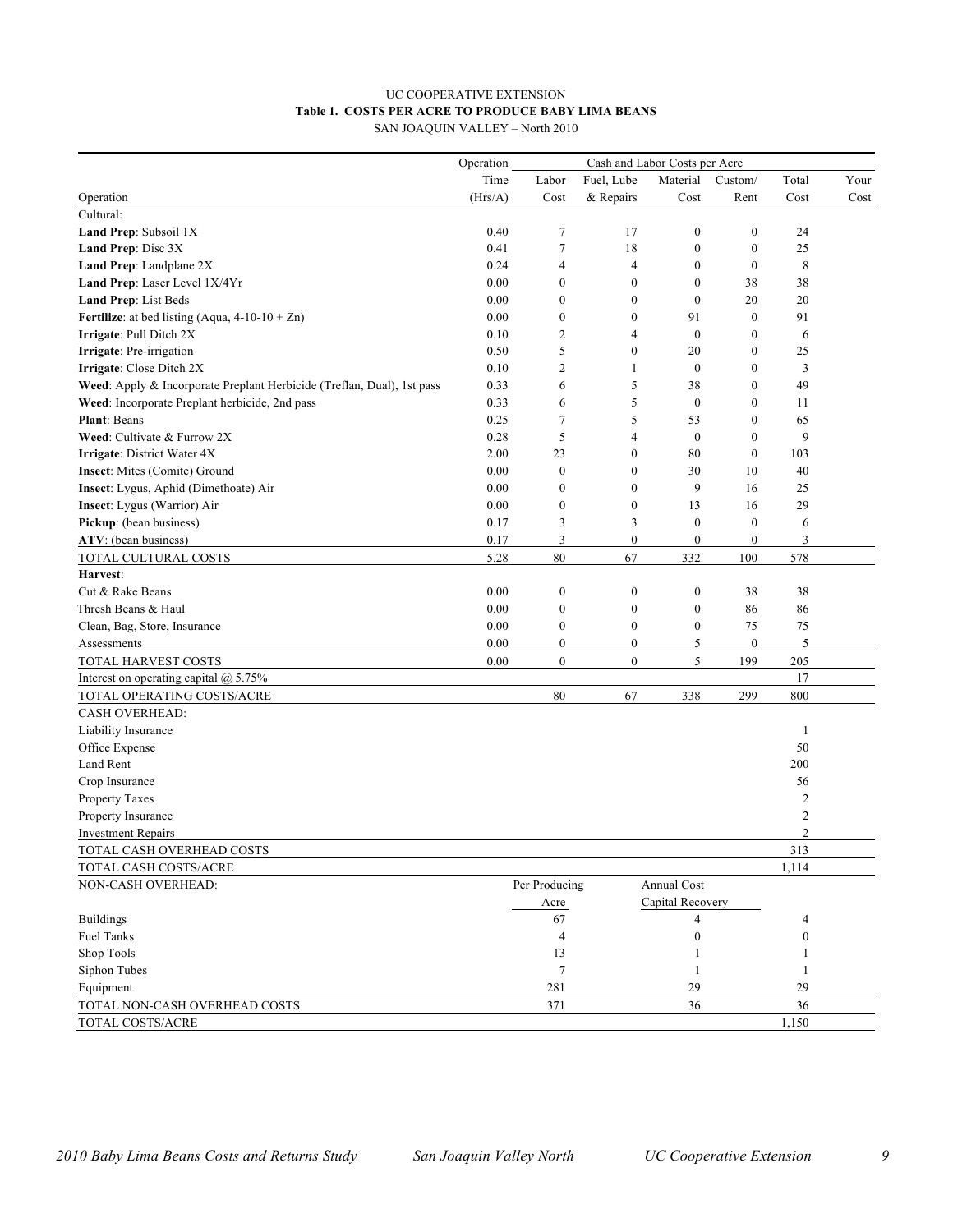|                                            | Quantity/ |      | Price or  | Value or       | Your |
|--------------------------------------------|-----------|------|-----------|----------------|------|
|                                            | Acre      | Unit | Cost/Unit | Cost/Acre      | Cost |
| <b>GROSS RETURNS</b>                       |           |      |           |                |      |
| Baby Lima                                  | 25.00     | cwt  | 50.00     | 1,250          |      |
| OPERATING COSTS                            |           |      |           |                |      |
| Custom:                                    |           |      |           |                |      |
| Laser Level                                | 0.25      | acre | 150.00    | 38             |      |
| List Beds                                  | 1.00      | acre | 20.00     | 20             |      |
| Application - Ground                       | 1.00      | acre | 10.00     | 10             |      |
| Application - Air                          | 2.00      | acre | 16.00     | 32             |      |
| Cutting & Windrow                          | 1.00      | acre | 38.00     | 38             |      |
| Threshing                                  | 27.00     | cwt  | 2.50      | 68             |      |
| Haul                                       | 27.00     | cwt  | 0.70      | 19             |      |
| Clean, Store, Insure                       | 25.00     | cwt  | 3.00      | 75             |      |
| Fertilizer:                                |           |      |           |                |      |
| 4-10-10 (10.45 lbs/gal)                    | 209.00    | 1b   | 0.13      | 27             |      |
| Zinc Chelate 6%                            | 0.50      | gal  | 12.80     | 6              |      |
| Aqua Ammonia 20-0-0                        | 120.00    | lb N | 0.48      | 58             |      |
| Irrigation:                                |           |      |           |                |      |
| Water (District)                           | 30.00     | acin | 3.33      | 100            |      |
| Herbicide:                                 |           |      |           |                |      |
| Dual Magnum                                | 1.50      | pint | 20.28     | 30             |      |
| Treflan HFP                                | 1.50      | pint | 4.84      | 7              |      |
| Seed:                                      |           |      |           |                |      |
| Baby Lima (treated with protectants)       | 70.00     | lb   | 0.75      | 53             |      |
| Insecticide:                               |           |      |           |                |      |
| Comite                                     | 2.00      | pint | 14.80     | 30             |      |
|                                            |           |      |           |                |      |
| Dimethoate 4E                              | 1.00      | pint | 8.64      | 9              |      |
| Warrior                                    | 4.00      | floz | 3.21      | 13             |      |
| Assessment:                                |           |      |           |                |      |
| Dry Bean Board (general assessment)        | 25.00     | cwt  | 0.18      | 4              |      |
| Dry Bean Board (varietal assessment)       | 25.00     | cwt  | 0.04      | 1              |      |
| Labor (machine)                            | 3.33      | hrs  | 14.39     | 48             |      |
| Labor (non-machine)                        | 2.75      | hrs  | 11.65     | 32             |      |
| Fuel - Gas                                 | 0.80      | gal  | 2.67      | $\overline{2}$ |      |
| Fuel - Diesel                              | 20.37     | gal  | 2.04      | 42             |      |
| Lube                                       |           |      |           | $\tau$         |      |
| Machinery repair                           |           |      |           | 17             |      |
| Interest on operating capital $@$ 5.75%    |           |      |           | 17             |      |
| TOTAL OPERATING COSTS/ACRE                 |           |      |           | 800            |      |
| NET RETURNS ABOVE OPERATING COSTS          |           |      |           | 450            |      |
| <b>CASH OVERHEAD COSTS:</b>                |           |      |           |                |      |
| Liability Insurance                        |           |      |           | 1              |      |
| Office Expense                             |           |      |           | 50             |      |
| Land Rent Beans                            |           |      |           | $200\,$        |      |
| Property Taxes                             |           |      |           | 56             |      |
| Property Insurance                         |           |      |           | 2              |      |
| <b>Investment Repairs</b>                  |           |      |           | 2              |      |
| TOTAL CASH OVERHEAD COSTS/ACRE             |           |      |           | $\overline{2}$ |      |
| TOTAL CASH COSTS/ACRE                      |           |      |           | 313            |      |
| NON-CASH OVERHEAD COSTS (Capital Recovery) |           |      |           |                |      |
| Building                                   |           |      |           | 4              |      |
| <b>Fuel Tanks</b>                          |           |      |           | $\overline{0}$ |      |
| Shop Tools                                 |           |      |           | 1              |      |
| Siphon Tubes                               |           |      |           | 1              |      |
| Equipment                                  |           |      |           | 29             |      |
| TOTAL NON-CASH OVERHEAD COSTS/ACRE         |           |      |           | 36             |      |
| TOTAL COSTS/ACRE                           |           |      |           | 1,150          |      |
| NET RETURNS ABOVE TOTAL COSTS              |           |      |           | 100            |      |

#### **Table 2. COSTS AND RETURNS PER ACRE TO PRODUCE BABY LIMA BEANS**  SAN JOAQUIN VALLEY – North 2010 UC COOPERATIVE EXTENSION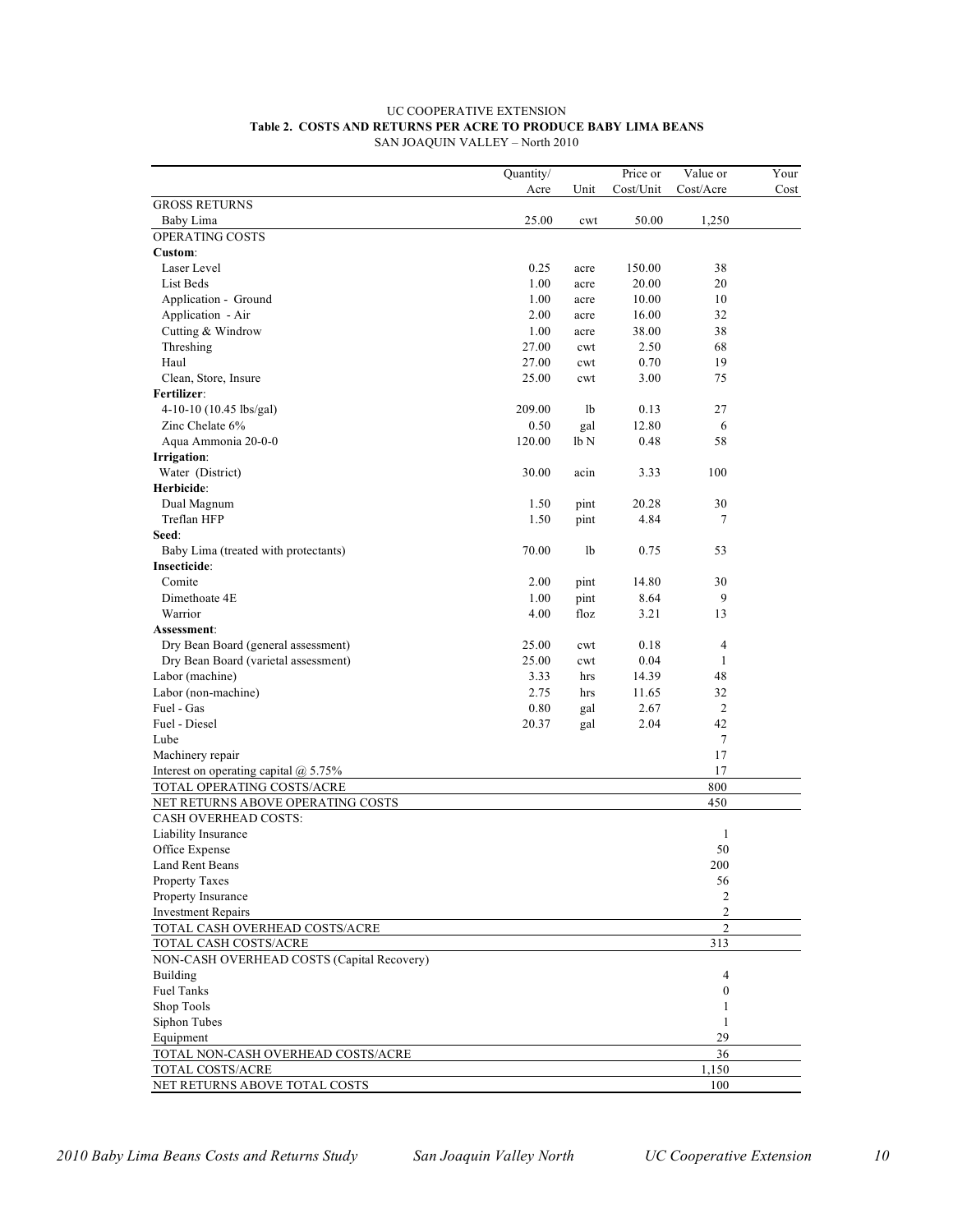## **Table 3. MONTHLY CASH COSTS PER ACRE TO PRODUCE BABY LIMA BEANS**  UC COOPERATIVE EXTENSION

SAN JOAQUIN VALLEY – North 2010

| Beginning NOV 09                                          | NOV            | DEC              | <b>JAN</b>       |                  | FEB MAR          | APR MAY          |                  | <b>JUN</b>       |                  | JUL AUG          | <b>SEP</b>       | $OCT$          | <b>TOTAL</b>   |
|-----------------------------------------------------------|----------------|------------------|------------------|------------------|------------------|------------------|------------------|------------------|------------------|------------------|------------------|----------------|----------------|
| Ending OCT 10                                             | 09             | 09               | 10               | 10               | 10               | 10               | 10               | 10               | 10               | 10               | 10               | 10             |                |
| Cultural:                                                 |                |                  |                  |                  |                  |                  |                  |                  |                  |                  |                  |                |                |
| Land Prep: Subsoil 2X                                     | 24             |                  |                  |                  |                  |                  |                  |                  |                  |                  |                  |                | 24             |
| Land Prep: Disc 3X                                        | 9              |                  |                  |                  | 15               |                  |                  |                  |                  |                  |                  |                | 25             |
| Land Prep: Landplane 2X                                   |                |                  |                  |                  | 8                |                  |                  |                  |                  |                  |                  |                | 8              |
| Land Prep: Laser Level 1X/4Yr                             |                |                  |                  |                  |                  | 38               |                  |                  |                  |                  |                  |                | 38             |
| Land Prep: List Beds                                      |                |                  |                  |                  |                  | 20               |                  |                  |                  |                  |                  |                | 20             |
| <b>Fertilize:</b> at bed listing (Aqua, $4-10-10+Zn$ )    |                |                  |                  |                  |                  | 91               |                  |                  |                  |                  |                  |                | 91             |
| Irrigate: Pull Ditch 2X                                   |                |                  |                  |                  |                  | $\overline{3}$   |                  | 3                |                  |                  |                  |                | 6              |
| Irrigate: Pre-irrigation                                  |                |                  |                  |                  |                  |                  | 26               |                  |                  |                  |                  |                | 26             |
| Irrigate: Close Ditch                                     |                |                  |                  |                  |                  |                  | $\mathfrak{2}$   |                  |                  |                  | $\overline{2}$   |                | $\overline{3}$ |
| Weed: Preplant Apply/Incorporate (Treflan, Dual) 1st pass |                |                  |                  |                  |                  |                  | 49               |                  |                  |                  |                  |                | 49             |
| Weed: Preplant, Incorporate Herbicide, 2nd pass           |                |                  |                  |                  |                  |                  | 11               |                  |                  |                  |                  |                | 11             |
| <b>Plant: Beans</b>                                       |                |                  |                  |                  |                  |                  |                  | 65               |                  |                  |                  |                | 65             |
| Weed: Cultivate & Furrow 2X                               |                |                  |                  |                  |                  |                  |                  | 9                |                  |                  |                  |                | 9              |
| Irrigate: District Water 4X                               |                |                  |                  |                  |                  |                  |                  | 26               | 45               | 32               |                  |                | 103            |
| Insect: Mites (Comite) Ground                             |                |                  |                  |                  |                  |                  |                  | 40               |                  |                  |                  |                | 40             |
| Insect: Lygus, Aphid (Dimethoate) Air                     |                |                  |                  |                  |                  |                  |                  |                  |                  | 25               |                  |                | $25\,$         |
| Insect: Lygus (Warrior) Air                               |                |                  |                  |                  |                  |                  |                  |                  |                  |                  | 29               |                | 29             |
| Pickup: (bean business)                                   | $\mathbf{0}$   | $\boldsymbol{0}$ | $\boldsymbol{0}$ | $\boldsymbol{0}$ | $\boldsymbol{0}$ | $\boldsymbol{0}$ | $\boldsymbol{0}$ | $\boldsymbol{0}$ | $\boldsymbol{0}$ | $\boldsymbol{0}$ | $\mathbf{0}$     | $\mathbf{0}$   | 6              |
| ATV: (bean business)                                      | $\mathbf{0}$   | $\mathbf{0}$     | $\boldsymbol{0}$ | $\mathbf{0}$     | $\mathbf{0}$     | $\mathbf{0}$     | $\mathbf{0}$     | $\mathbf{0}$     | $\mathbf{0}$     | $\mathbf{0}$     | $\mathbf{0}$     | $\mathbf{0}$   | 3              |
| TOTAL CULTURAL COSTS                                      | 34             | $\mathbf{1}$     | $\mathbf{1}$     | $\mathbf{1}$     | 24               | 152              | 88               | 143              | 46               | 58               | 31               | $\mathbf{1}$   | 579            |
| Harvest:                                                  |                |                  |                  |                  |                  |                  |                  |                  |                  |                  |                  |                |                |
| Cut & Rake Beans                                          |                |                  |                  |                  |                  |                  |                  |                  |                  |                  |                  | 38             | 38             |
| Thresh Beans                                              |                |                  |                  |                  |                  |                  |                  |                  |                  |                  |                  | 86             | 86             |
| Clean, Bag, Store & Insurance                             |                |                  |                  |                  |                  |                  |                  |                  |                  |                  |                  | 75             | 75             |
| Assessments                                               |                |                  |                  |                  |                  |                  |                  |                  |                  |                  |                  | 5              | 5              |
| TOTAL HARVEST COSTS                                       |                |                  |                  |                  |                  |                  |                  |                  |                  |                  |                  | 205            | 205            |
| Interest on operating capital $@$ 5.75%                   | $\overline{0}$ | $\mathbf{0}$     | $\mathbf{0}$     | $\mathbf{0}$     | $\mathbf{0}$     | $\mathbf{1}$     | 1                | $\overline{2}$   | $\overline{2}$   | $\mathfrak z$    | 3                | $\overline{4}$ | 17             |
| TOTAL OPERATING COSTS/ACRE                                | 26             | $\mathbf{1}$     | $\mathbf{1}$     | 1                | 20               | 68               | 76               | 148              | 60               | 58               | 27               | 178            | 800            |
| <b>CASH OVERHEAD:</b>                                     |                |                  |                  |                  |                  |                  |                  |                  |                  |                  |                  |                |                |
| Liability Insurance                                       |                |                  | 1                |                  |                  |                  |                  |                  |                  |                  |                  |                | 1              |
| Office Expense                                            | 4              | 4                | $\overline{4}$   | 4                |                  | 4                | 4                | 4                |                  | $\Delta$         | 4                | $\overline{4}$ | 50             |
| Land Rent                                                 |                |                  |                  |                  |                  |                  |                  |                  |                  |                  |                  | 200            | 200            |
| Crop Insurance                                            |                |                  |                  |                  |                  |                  | 56               |                  |                  |                  |                  |                | 56             |
| Property Taxes                                            |                |                  | $\mathbf{1}$     |                  |                  |                  |                  |                  |                  |                  |                  |                | $\mathfrak{2}$ |
| Property Insurance                                        |                |                  | 1                |                  |                  |                  |                  |                  | 1                |                  |                  |                | $\overline{2}$ |
| <b>Investment Repairs</b>                                 | $\overline{0}$ | $\boldsymbol{0}$ | $\boldsymbol{0}$ | $\boldsymbol{0}$ | $\boldsymbol{0}$ | $\bf{0}$         | $\boldsymbol{0}$ | $\boldsymbol{0}$ | $\mathbf{0}$     | $\boldsymbol{0}$ | $\boldsymbol{0}$ | $\mathbf{0}$   | 2              |
| TOTAL CASH OVERHEAD COSTS                                 | $\overline{4}$ | $\overline{4}$   | 7                | $\overline{4}$   | $\overline{4}$   | $\overline{4}$   | 61               | $\overline{4}$   | 6                | $\overline{4}$   | $\overline{4}$   | 204            | 313            |
| TOTAL CASH COSTS/ACRE                                     | 30             | 5                | 8                | 5                | 24               | 72               | 137              | 152              | 66               | 62               | 31               | 382            | 1,114          |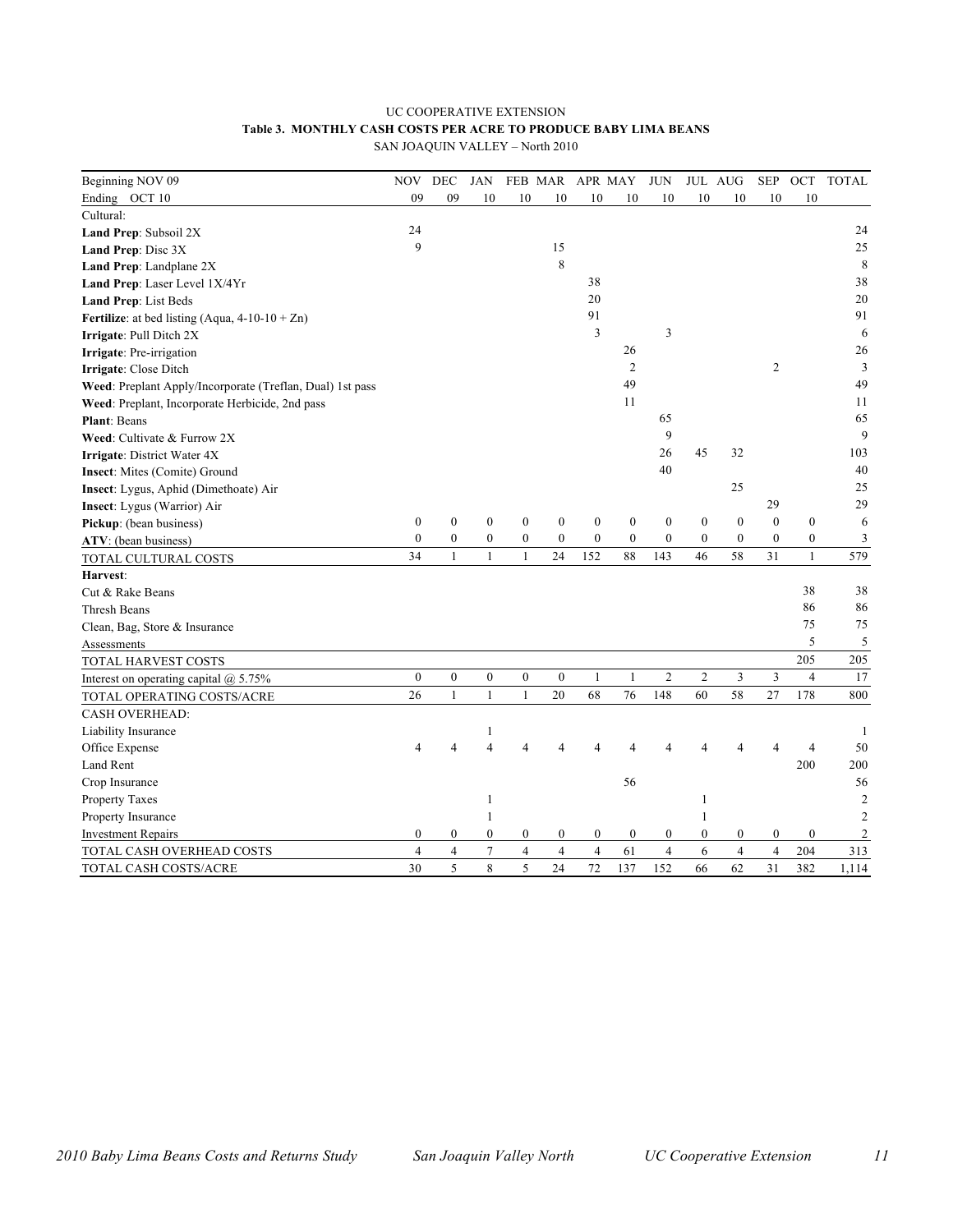#### **Table 4. RANGING ANALYSIS FOR BABY LIMA BEAN**  SAN JOAQUIN VALLEY – North 2010 UC COOPERATIVE EXTENSION

|                                     |       |       |       | YIELD (cwt) |       |       |       |
|-------------------------------------|-------|-------|-------|-------------|-------|-------|-------|
|                                     | 21.00 | 23.00 | 25.00 | 27.00       | 29.00 | 31.00 | 33.00 |
| OPERATING COSTS/ACRE:               |       |       |       |             |       |       |       |
| Cultural Cost                       | 579   | 579   | 579   | 579         | 579   | 579   | 579   |
| Harvest Cost (Cut, Windrow, Thresh) | 111   | 117   | 124   | 131         | 138   | 145   | 152   |
| Harvest Cost (Clean, Bag, Store)    | 63    | 69    | 75    | 81          | 87    | 93    | 99    |
| Assessments                         | 5     | 5     | 5     | 6           | 6     | 7     | 7     |
| Interest on operating capital       | 17    | 17    | 17    | 17          | 17    | 17    | 17    |
| TOTAL OPERATING COSTS/ACRE          | 775   | 787   | 800   | 814         | 827   | 841   | 854   |
| <b>TOTAL OPERATING COSTS/cwt</b>    | 36.89 | 34.20 | 31.99 | 30.14       | 28.51 | 27.12 | 25.87 |
| <b>CASH OVERHEAD COSTS/ACRE</b>     | 313   | 313   | 313   | 313         | 313   | 313   | 313   |
| <b>TOTAL CASH COSTS/ACRE</b>        | 1,088 | 1,100 | 1,113 | 1.127       | 1,140 | 1,154 | 1,167 |
| <b>TOTAL CASH COSTS/cwt</b>         | 51.80 | 47.81 | 44.51 | 41.73       | 39.30 | 37.22 | 35.35 |
| NON-CASH OVERHEAD COSTS/ACRE        | 36    | 36    | 36    | 36          | 36    | 36    | 36    |
| <b>TOTAL COSTS/ACRE</b>             | 1,124 | 1,136 | 1,149 | 1,163       | 1,176 | 1,190 | 1,203 |
| TOTAL COSTS/cwt                     | 53.51 | 49.38 | 45.95 | 43.06       | 40.54 | 38.38 | 36.45 |

#### COSTS PER ACRE AT VARYING YIELDS TO PRODUCE BABY LIMA BEANS

#### NET RETURNS PER ACRE ABOVE OPERATING COSTS

| <b>PRICE</b> | YIELD (cwt) |       |       |       |       |       |       |  |  |  |  |
|--------------|-------------|-------|-------|-------|-------|-------|-------|--|--|--|--|
| S/cwt        | 21.00       | 23.00 | 25.00 | 27.00 | 29.00 | 31.00 | 33.00 |  |  |  |  |
| 35.00        | $-40$       | 18    | 75    | 131   | 188   | 244   | 301   |  |  |  |  |
| 40.00        | 65          | 133   | 200   | 266   | 333   | 399   | 466   |  |  |  |  |
| 45.00        | 170         | 248   | 325   | 401   | 478   | 554   | 631   |  |  |  |  |
| 50.00        | 275         | 363   | 450   | 536   | 623   | 709   | 796   |  |  |  |  |
| 55.00        | 380         | 478   | 575   | 671   | 768   | 864   | 961   |  |  |  |  |
| 60.00        | 485         | 593   | 700   | 806   | 913   | 1,019 | 1,126 |  |  |  |  |
| 65.00        | 590         | 708   | 825   | 941   | 1,058 | 1,174 | 1,291 |  |  |  |  |

#### NET RETURNS PER ACRE ABOVE CASH COSTS

| <b>PRICE</b>           | YIELD (cwt) |        |        |        |        |       |       |  |  |  |  |
|------------------------|-------------|--------|--------|--------|--------|-------|-------|--|--|--|--|
| $\sqrt{\frac{2}{\pi}}$ | 21.00       | 23.00  | 25.00  | 27.00  | 29.00  | 31.00 | 33.00 |  |  |  |  |
| 35.00                  | $-353$      | $-295$ | $-238$ | $-182$ | $-125$ | $-69$ | $-12$ |  |  |  |  |
| 40.00                  | $-248$      | $-180$ | $-113$ | $-47$  | 20     | 86    | 153   |  |  |  |  |
| 45.00                  | $-143$      | $-65$  | 12     | 88     | 165    | 241   | 318   |  |  |  |  |
| 50.00                  | $-38$       | 50     | 137    | 223    | 310    | 396   | 483   |  |  |  |  |
| 55.00                  | 67          | 165    | 262    | 358    | 455    | 551   | 648   |  |  |  |  |
| 60.00                  | 172         | 280    | 387    | 493    | 600    | 706   | 813   |  |  |  |  |
| 65.00                  | 277         | 395    | 512    | 628    | 745    | 861   | 978   |  |  |  |  |

#### NET RETURNS PER ACRE ABOVE TOTAL COSTS

| <b>PRICE</b>      | YIELD (cwt) |        |        |        |        |        |       |  |  |  |  |
|-------------------|-------------|--------|--------|--------|--------|--------|-------|--|--|--|--|
| $\sqrt{\text{c}}$ | 21.00       | 23.00  | 25.00  | 27.00  | 29.00  | 31.00  | 33.00 |  |  |  |  |
| 35.00             | $-389$      | $-331$ | $-274$ | $-218$ | $-161$ | $-105$ | $-48$ |  |  |  |  |
| 40.00             | $-284$      | $-216$ | $-149$ | $-83$  | $-16$  | 50     | 117   |  |  |  |  |
| 45.00             | $-179$      | $-101$ | $-24$  | 52     | 129    | 205    | 282   |  |  |  |  |
| 50.00             | $-74$       | 14     | 101    | 187    | 274    | 360    | 447   |  |  |  |  |
| 55.00             | 31          | 129    | 226    | 322    | 419    | 515    | 612   |  |  |  |  |
| 60.00             | 136         | 244    | 351    | 457    | 564    | 670    | 777   |  |  |  |  |
| 65.00             | 241         | 359    | 476    | 592    | 709    | 825    | 942   |  |  |  |  |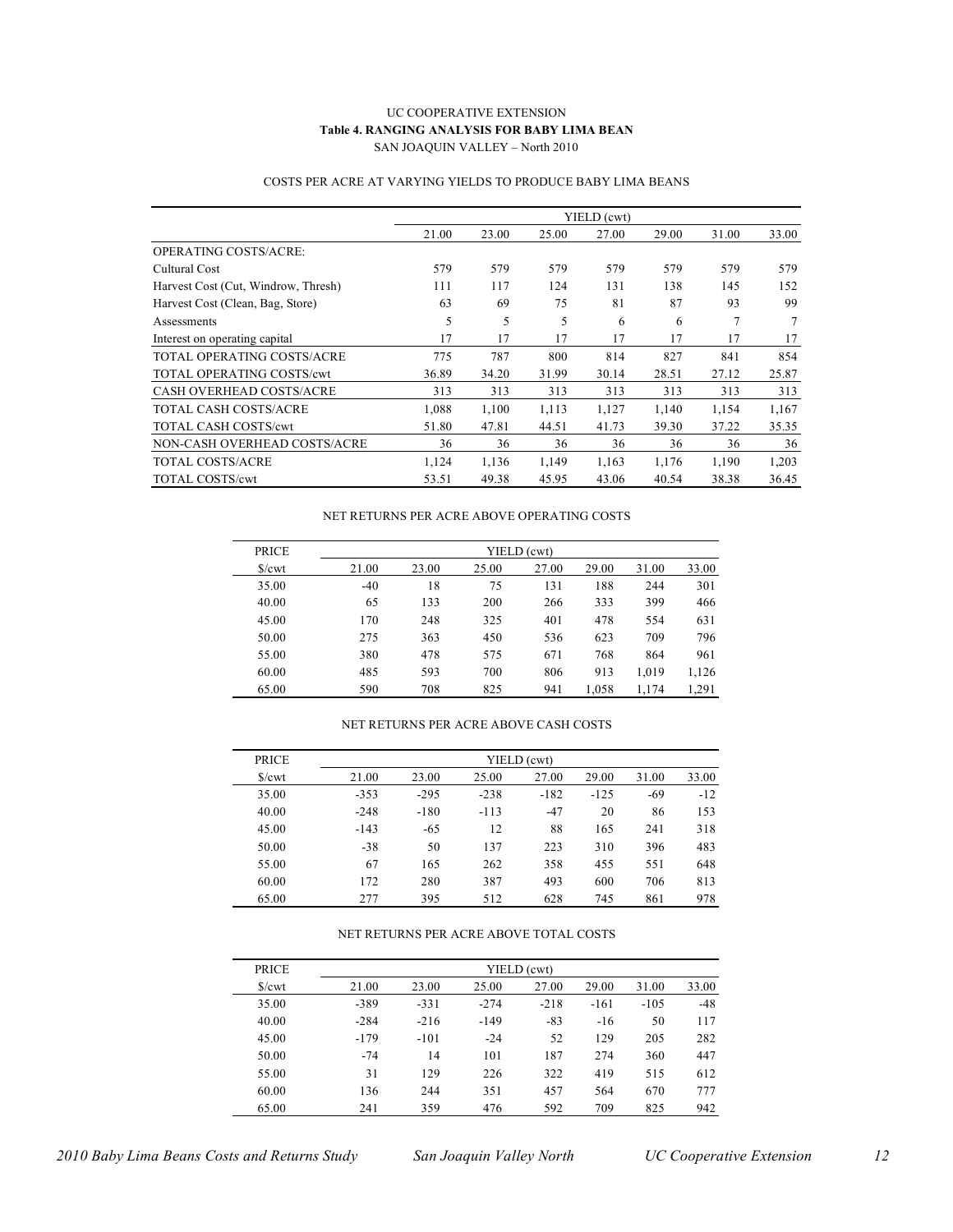#### **Table 5. WHOLE FARM ANNUAL EQUPMENT, INVESTMENT, AND BUSINESS OVERHEAD COSTS**  SAN JOAQUIN VALLEY – North 2010 UC COOPERATIVE EXTENSION

|    |                          |         |              |         |          |        | Cash Overhead |        |
|----|--------------------------|---------|--------------|---------|----------|--------|---------------|--------|
|    |                          |         | Yrs          | Salvage | Capital  | Insur- |               |        |
| Yr | Description              | Price   | Life         | Value   | Recovery | ance   | Taxes         | Total  |
| 10 | 215HP Tractor Track      | 240,000 | 10           | 70,892  | 25,003   | 1,192  | 1,554         | 27,749 |
| 10 | 95 HP Tractor MFWD       | 62,968  | 10           | 18,600  | 6,560    | 313    | 408           | 7,280  |
| 10 | ATV <sub>4WD</sub>       | 5,128   | 10           | 1,515   | 534      | 25     | 33            | 593    |
| 10 | Blade Rear 8'            | 3,500   | 10           | 619     | 398      | 16     | 21            | 434    |
| 10 | Cultivator Rolling 6 Row | 11,500  | 12           | 1,593   | 1,178    | 50     | 65            | 1,293  |
| 10 | Cultivator Sled 6 Row    | 10,153  | 12           | 1,406   | 1,040    | 44     | 58            | 1,142  |
| 10 | $Disc-Finish 18'$        | 26,548  | 12           | 3,677   | 2,719    | 116    | 151           | 2,986  |
| 10 | Disc – Stubble $16'$     | 21,618  | 12           | 2,994   | 2,214    | 94     | 123           | 2,431  |
| 10 | $Dither-V$               | 4,505   | 12           | 624     | 461      | 20     | 26            | 507    |
| 10 | Pickup 3/4 Ton           | 31,000  | 10           | 9,157   | 3,229    | 154    | 201           | 3,584  |
| 10 | Planter-6 Row            | 21,848  | 10           | 3,864   | 2,484    | 99     | 129           | 2,712  |
| 10 | Saddle Tanks 2-200g      | 5,033   | 10           | 890     | 572      | 23     | 30            | 625    |
| 10 | Spray Boom $-20$         | 1,220   | 10           | 216     | 139      | 6      | 7             | 151    |
| 10 | Subsoiler $-16$          | 14,000  | 10           | 2,476   | 1,592    | 63     | 82            | 1,738  |
| 10 | Triplane $-16$           | 20,341  | 12           | 2,817   | 2,083    | 89     | 116           | 2,288  |
|    | <b>TOTAL</b>             | 479,362 | $\theta$     | 121,340 | 50,206   | 2,304  | 3,004         | 55,513 |
|    | 60% of New Cost*         | 287,617 | $\mathbf{0}$ | 72,804  | 30,124   | 1,382  | 1,802         | 33,308 |

#### ANNUAL EQUIPMENT COSTS

\*Used to reflect a mix of new and used equipment

#### ANNUAL INVESTMENT COSTS

|                          |         |      |         |          |        | Cash Overhead |         |        |  |
|--------------------------|---------|------|---------|----------|--------|---------------|---------|--------|--|
|                          |         | Yrs  | Salvage | Capital  | Insur- |               |         |        |  |
| Description              | Price   | Life | Value   | Recovery | ance   | Taxes         | Repairs | Total  |  |
| Building(s) $2,400$ sqft | 80,000  | 25   | 0       | 5.057    | 307    | 400           | 1,600   | 7,364  |  |
| Fuel Tanks 2-300 gal     | 4.800   | 20   | 0       | 377      | 18     | 24            | 96      | 515    |  |
| Shop Tools               | 15.000  | 20   | 0       | 1.178    | 58     | 75            | 300     | 1,611  |  |
| Siphon Tubes 720, 2-inch | 8,820   | 10   | 0       | 1,128    | 34     | 44            | 176     | 1,382  |  |
| <b>TOTAL INVESTMENT</b>  | 108.620 |      | 0       | 7.740    | 417    | 543           | 2.172   | 10,872 |  |

#### ANNUAL BUSINESS OVERHEAD COSTS

|                          | Units/ |      | Price/ | Total  |
|--------------------------|--------|------|--------|--------|
| Description              | Farm   | Unit | Unit   | Cost   |
| Crop Insurance 75% level | 200    | acre | 56.47  | 11,294 |
| Land Rent Beans          | 200    | acre | 200.00 | 40,000 |
| Liability Insurance      | 1.200  | acre | 1.17   | 1,404  |
| Office Expense           | 1.200  | acre | 50.00  | 60,000 |
|                          |        |      |        |        |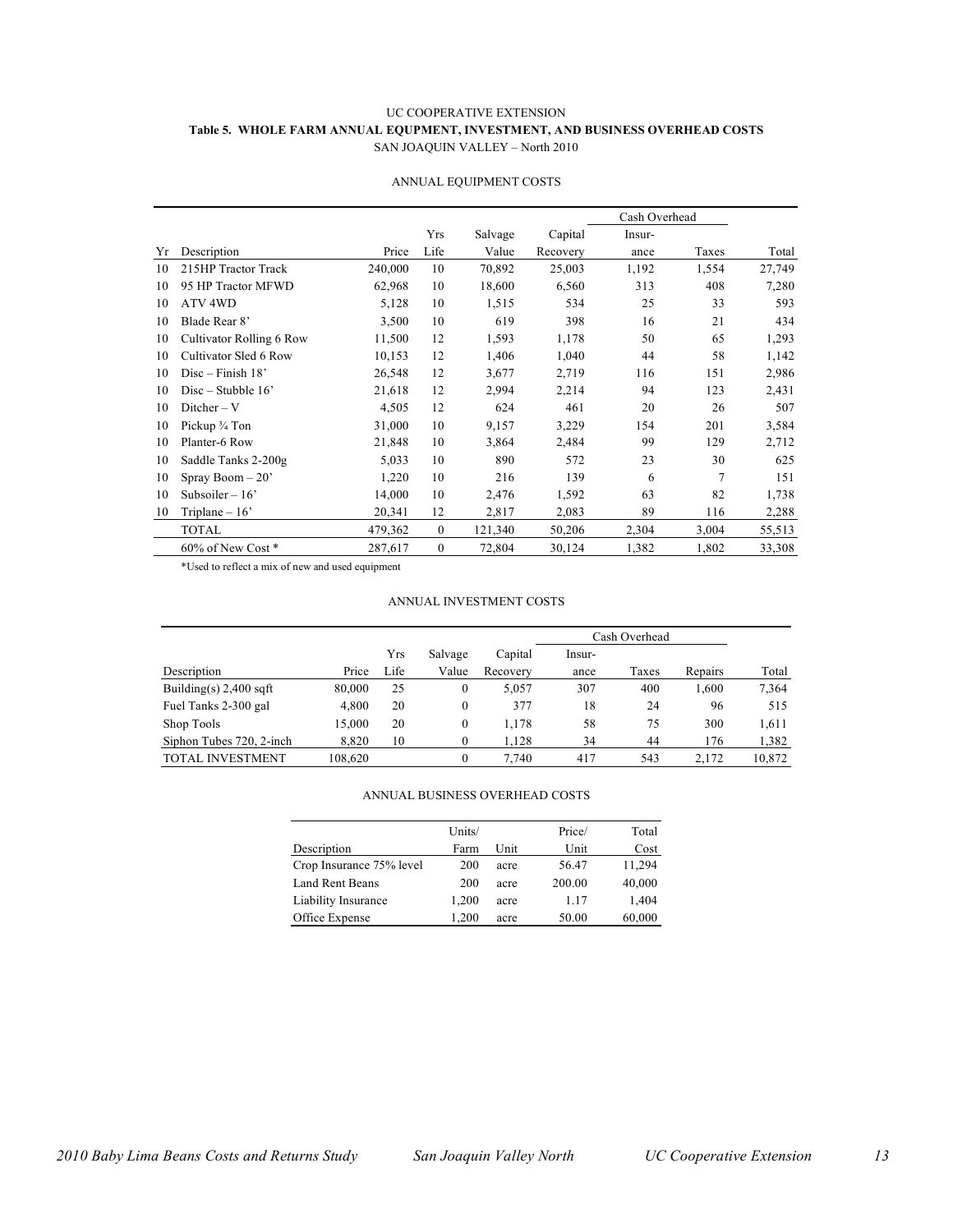#### **Table 6. HOURLY EQUIPMENT COSTS**  SAN JOAQUIN VALLEY - North 2010 UC COOPERATIVE EXTENSION

|                             | Actual |          | Cash Overhead |       |         | Operating |       |           |
|-----------------------------|--------|----------|---------------|-------|---------|-----------|-------|-----------|
|                             | Hours  | Capital  | Insur-        |       |         | Fuel $\&$ | Total | Total     |
| Yr Description              | Used   | Recovery | ance          | Taxes | Repairs | Lube      | Oper. | Costs/Hr. |
| 04 215HP Tractor Track      | 1,600  | 9.37     | 0.45          | 0.58  | 6.38    | 29.27     | 35.65 | 46.05     |
| 04 95 HP Tractor MFWD       | 1,200  | 3.28     | 0.16          | 0.20  | 1.25    | 10.94     | 12.19 | 15.83     |
| 04 ATV 4WD                  | 200    | 1.60     | 0.08          | 0.10  | 0.37    | 0.92      | 1.29  | 3.07      |
| 04 Blade Rear 8'            | 200    | 1.19     | 0.05          | 0.06  | 0.58    | 0.00      | 0.58  | 1.88      |
| 04 Cultivator Rolling 6 Row | 166    | 4.25     | 0.18          | 0.24  | 2.41    | 0.00      | 2.41  | 7.08      |
| 04 Cultivator Sled 6 Row    | 166    | 3.75     | 0.16          | 0.21  | 2.12    | 0.00      | 2.12  | 6.24      |
| 04 Disc - Finish 18'        | 166    | 9.84     | 0.42          | 0.55  | 4.31    | 0.00      | 4.31  | 15.12     |
| 04 Disc - Stubble 16'       | 166    | 7.98     | 0.34          | 0.44  | 3.51    | 0.00      | 3.51  | 12.27     |
| 04 Ditcher - V              | 166    | 1.67     | 0.07          | 0.09  | 1.25    | 0.00      | 1.25  | 3.08      |
| 04 Pickup 3/4 Ton           | 200    | 9.67     | 0.46          | 0.60  | 2.27    | 13.82     | 16.09 | 26.82     |
| 04 Planter-6 Row            | 150    | 9.94     | 0.39          | 0.51  | 6.02    | 0.00      | 6.02  | 16.86     |
| 04 Saddle Tanks 2-200g      | 800    | 0.43     | 0.02          | 0.02  | 0.01    | 0.00      | 0.01  | 0.48      |
| 04 Spray Boom - 20'         | 150    | 0.56     | 0.02          | 0.03  | 0.33    | 0.00      | 0.33  | 0.94      |
| 04 Subsoiler - 16'          | 200    | 4.78     | 0.19          | 0.25  | 3.20    | 0.00      | 3.20  | 8.42      |
| 04 Triplane - $16'$         | 250    | 4.99     | 0.21          | 0.28  | 3.11    | 0.00      | 3.11  | 8.59      |